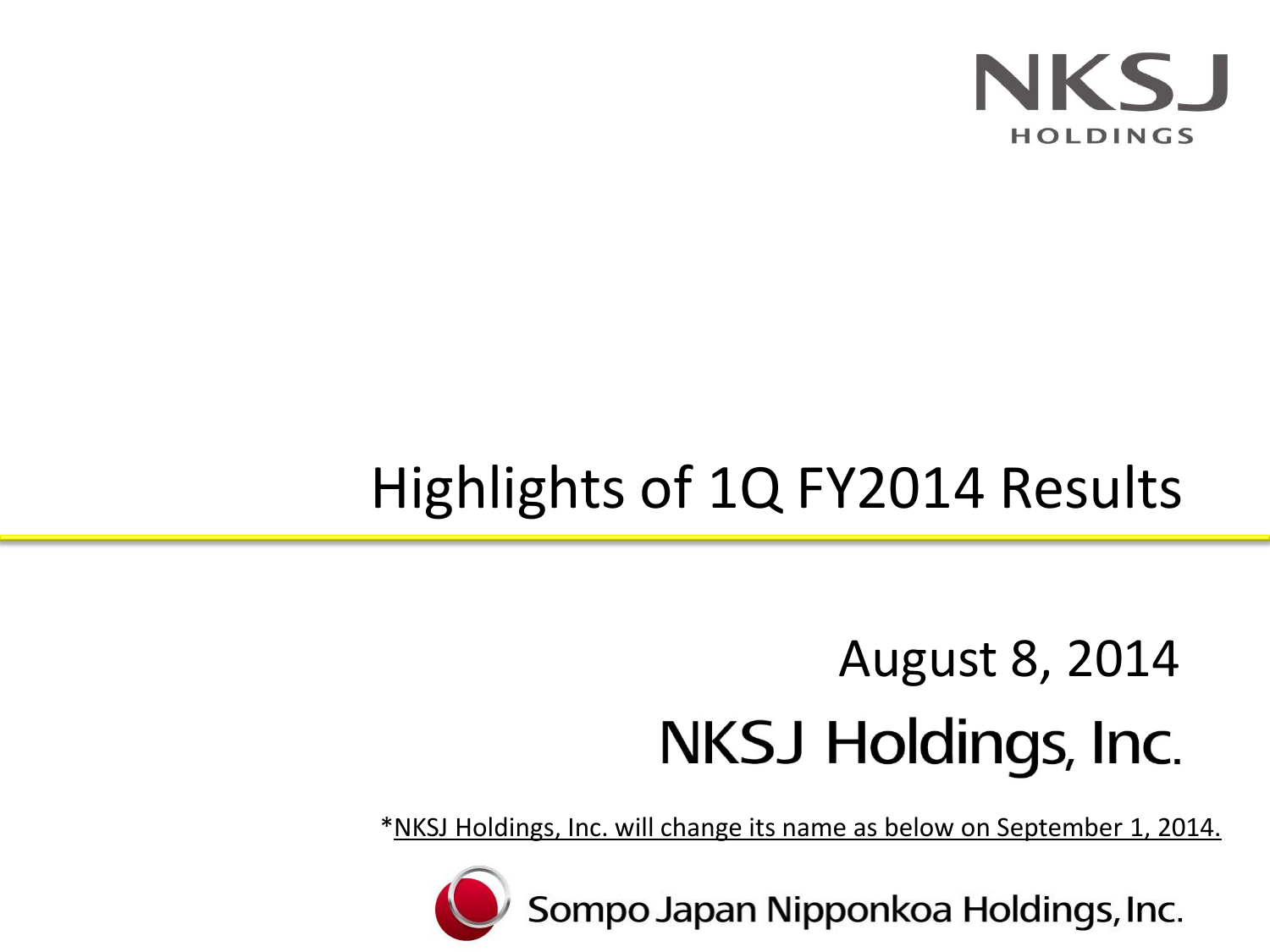# **Summary**



- Consolidated ordinary profit drastically improved (+¥42.1 billion), and amounted to ¥53.7 billion, which has progressed 35% against the fiscal year plan.
- Consolidated net income was -¥4.0 billion mainly due to one-time merger costs (¥51.7 billion).

\*Unchanged the business forecasts for FY2014.

- In domestic property and casualty (P&C) insurance, core underwriting profit improved ¥13.3 billion year on year.
- The combined ratio in voluntary automobile insurance in 1Q improved 1.3 points year on year.
- The preparation for merger progressed in line with the fiscal year plan. One-time merger costs for 1Q FY2014 were ¥51.7 billion against the fiscal year plan ¥78.0 billion.
- In domestic life insurance, an increase in business in force contributed to the trend of premium growth and increased net income. There was also a continuing shift to protection-type products.
- The new medical insurance products launched in May 2014 had steady sales.
- In overseas insurance, the top-line has steadily grown, and the bottom-line was in line with the fiscal year plan. (Canopius is expected to contribute to profit from 2Q FY2014.)
- Internal solvency ratio keeps within target capital level (120% 170%).
- The reduction in the exposure of strategic-holding stocks was ¥24.0 billion, and in line with the fiscal year plan.
- We conducted stock buybacks totaling ¥10.0 billion from May to June, 2014.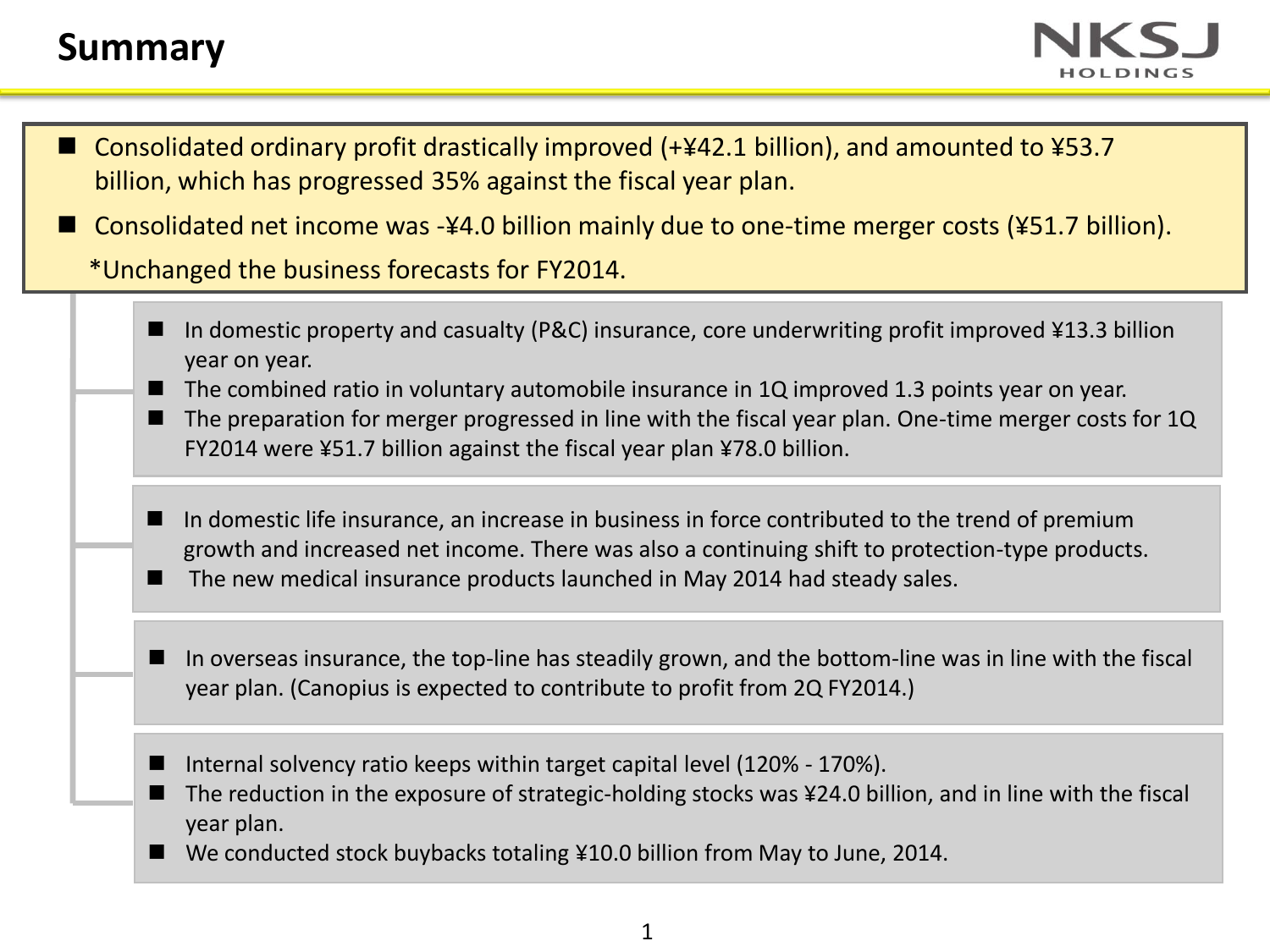

| 1. Trend of business results | <b>P.2</b>  |
|------------------------------|-------------|
| 2. Domestic P&C insurance    | P.10        |
| 3. Domestic Life insurance   | P.24        |
| 4. Overseas insurance        | <b>P.28</b> |
| 5. ERM & Capital Policy      | P.32        |
| Appendix                     | P.39        |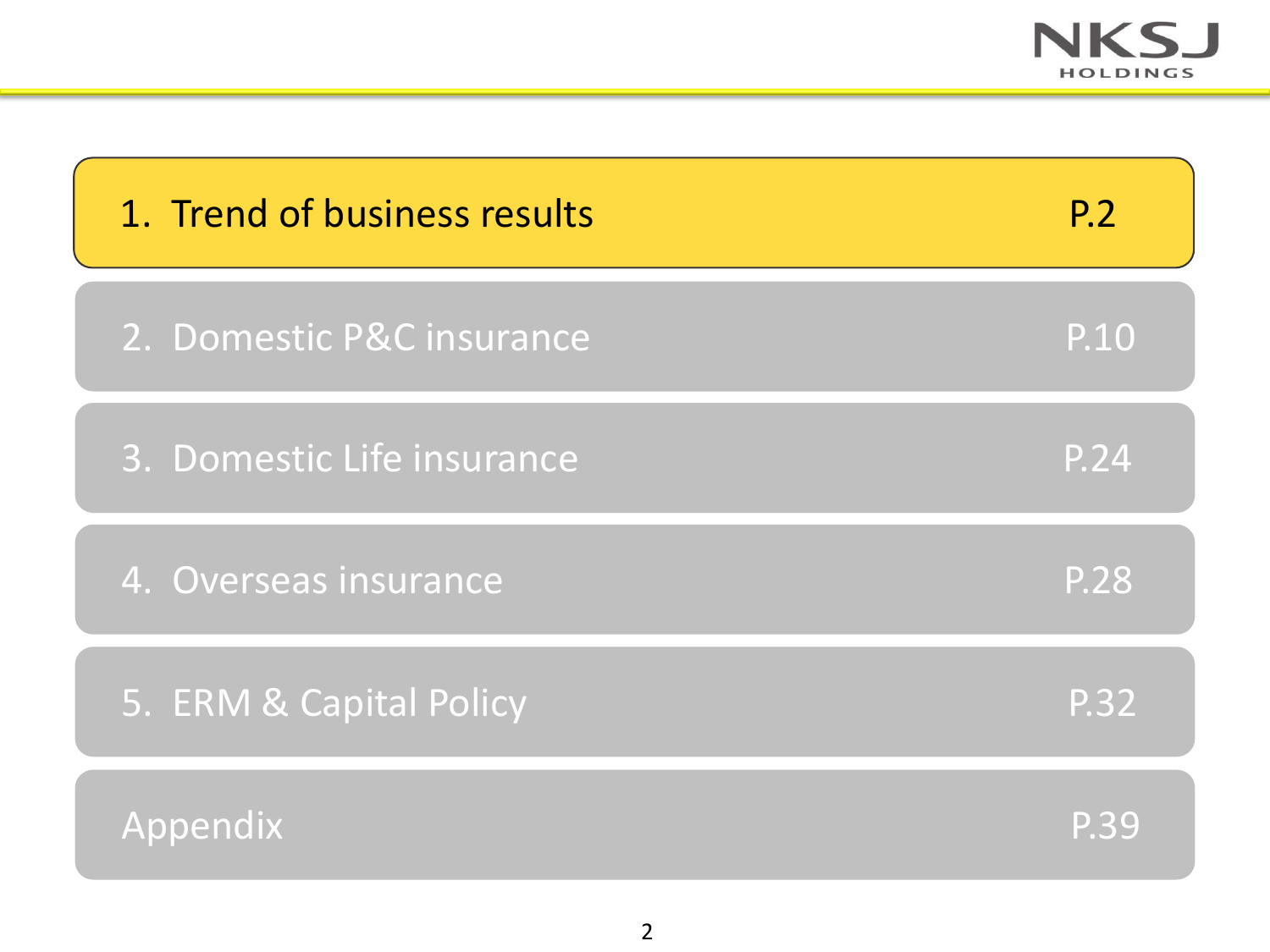

The top line has continued to grow steadily, and ordinary profit significantly improved.

One-time merger costs (¥51.7 billion) were recorded as extraordinary losses.

|                                       |              |              |                   | (Announced on May 20, 2014) |
|---------------------------------------|--------------|--------------|-------------------|-----------------------------|
| (Billions of yen)                     | 1Q<br>FY2013 | 1Q<br>FY2014 | Change            | Forecast<br>FY2014          |
| Ordinary income (NKSJHD consolidated) | 705.6        | 802.4        | $+96.8 (+13.7%)$  |                             |
| Net premiums written (P&C)            | 542.6        | 614.8        | $(11.1 + 13.3\%)$ | 2,508.0                     |
| Life insurance premiums               | 62.4         | 64.0         | $+1.6 (+2.6\%)$   | 279.5                       |
| Ordinary profit (NKSJHD consolidated) | 11.6         | 53.7         | $+42.1$           | 152.0                       |
| Sompo Japan + Nipponkoa               | 13.6         | 53.9         | $+40.3$           |                             |
| NKSJ Himawari Life                    | 1.6          | 6.4          | $+4.7$            |                             |
| Overseas insurance subsidiaries       | 4.0          | 3.0          | $-0.9$            |                             |
| Consolidated adjustment*/Others       | $-7.6$       | $-9.7$       | $-2.0$            |                             |
| Net income (NKSJHD consolidated)      | 3.1          | $-4.0$       | $-7.1$ )          | 33.0                        |
| Sompo Japan + Nipponkoa               | 5.1          | $-2.5$       | $-7.6$            |                             |
| NKSJ Himawari Life                    | 1.0          | 4.4          | $+3.4$            |                             |
| Overseas insurance subsidiaries       | 3.5          | 2.6          | $-0.8$            |                             |
| Consolidated adjustment*/Others       | $-6.6$       | $-8.7$       | $-2.0$            |                             |

\* "Purchase method" accounting was adopted in establishing NKSJ Holdings. In NKSJ consolidated financial statements, assets and liabilities of Nipponkoa and some NKSJ group companies are booked at the market value as of the completion of business integration. Therefore, book value used in Nipponkoa and some NKSJ group companies' statements and that used in NKSJ consolidated statements are different. As a result, in calculating NKSJ consolidated profit, adjustments are necessary in Nipponkoa and some NKSJ group companies' realized gains on securities, etc. These adjustments are included in "consolidated adjustments" shown in the above table.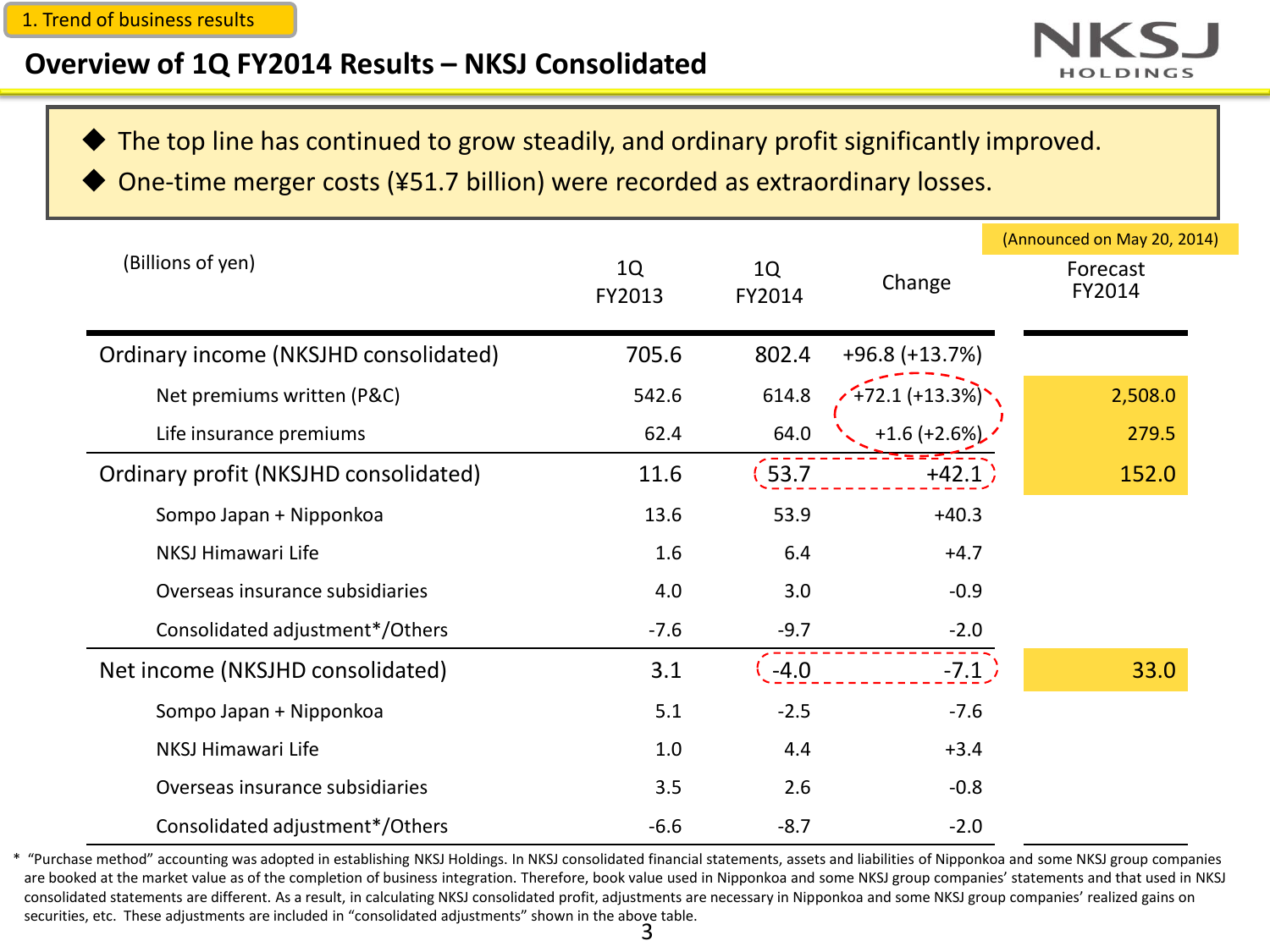1. Trend of business results

# **Main points of Consolidated Results for 1Q FY2014 – Underwriting profit**



◆ Core underwriting profit<sup>\*</sup> increased due to the improvement of profitability of voluntary automobile insurance.

**Breakdown of underwriting profit (Sompo Japan + Nipponkoa)**



\* Core underwriting profit is underwriting profit less provision of catastrophic loss reserve and the impact related to the Thai floods and snow damage in February 2014.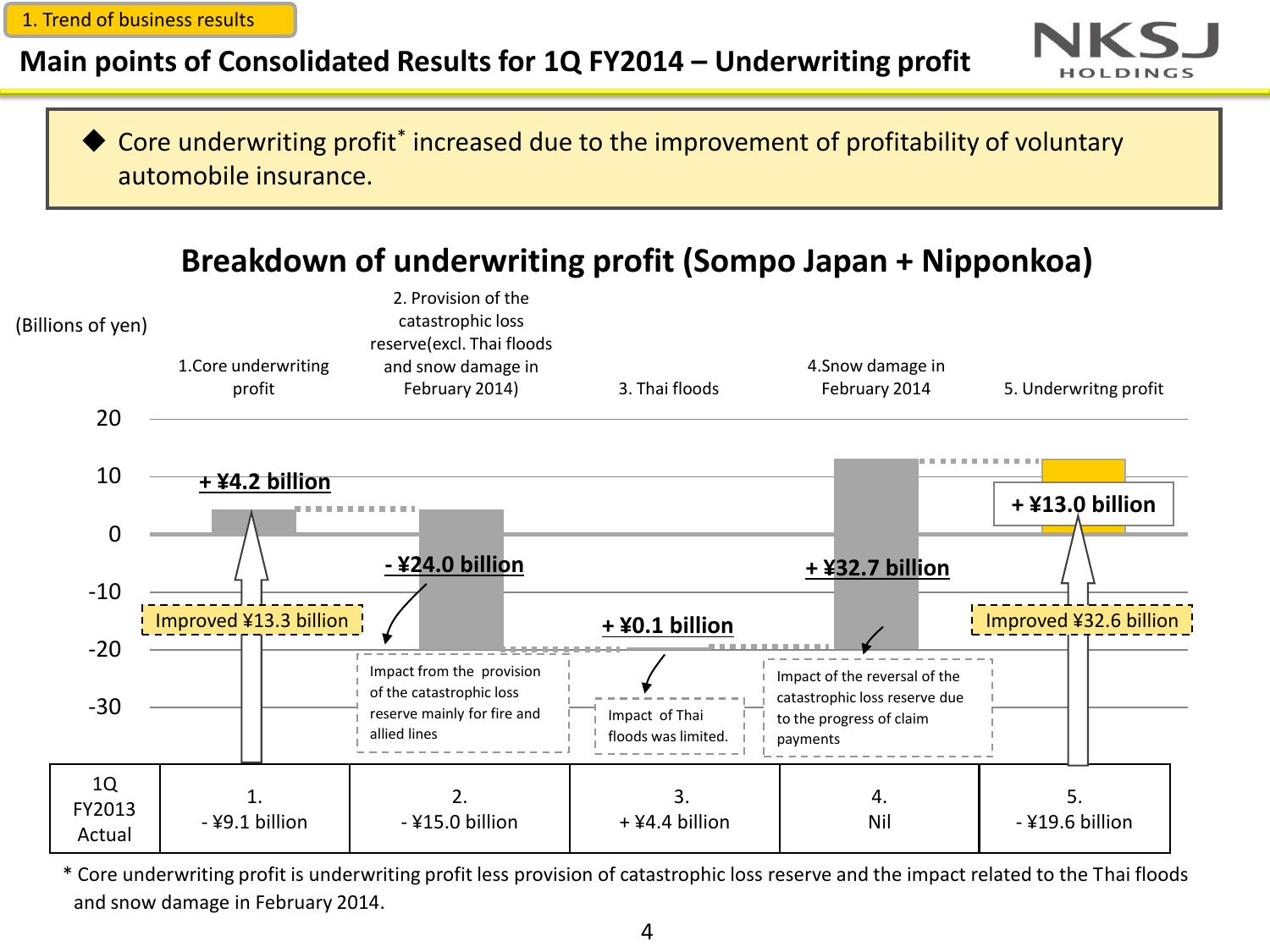1. Trend of business results

# **Main points of Consolidated Results for 1Q FY2014 - Ordinary profit**





 Underwriting and investment profit of domestic P&C insurance (SJ+NK) as well as life and overseas contributed to profit.

#### $\Omega$ 10 20 30 40 50 60 70 1. Sompo Japan +Nipponkoa Underwriting profit Investment profit 2. Sompo Japan +Nipponkoa 3. Sompo Japan +Nipponkoa **Other** 4. NKSJ Himawari Life 5. Overseas subsidiaries 6. Other consolidation adjustment, etc 7. Ordinary profit **- ¥0.3 billion + ¥6.4 billion + ¥3.0 billion - ¥9.7 billion + ¥53.7 billion** (Billions of yen) **+ ¥13.0 billion + ¥41.3 billion** Mainly gains on stable interest and dividend income as well as gains on sales of securities **Breakdown of ordinary profit** Life and Overseas continued to contribute to profit

\* See previous page.

| 10<br>FY 2013<br>Actual | <u>. .</u><br>-¥19.6 billion | <u>.</u><br>+¥38.0 billion | <u>.</u><br>-¥4.7 billion | 4<br>$+$ ¥1.6 billion | <u>.</u><br>+ ¥4.0 billion | υ.<br>-¥7.6 billion | +¥11.6 billion |
|-------------------------|------------------------------|----------------------------|---------------------------|-----------------------|----------------------------|---------------------|----------------|
|-------------------------|------------------------------|----------------------------|---------------------------|-----------------------|----------------------------|---------------------|----------------|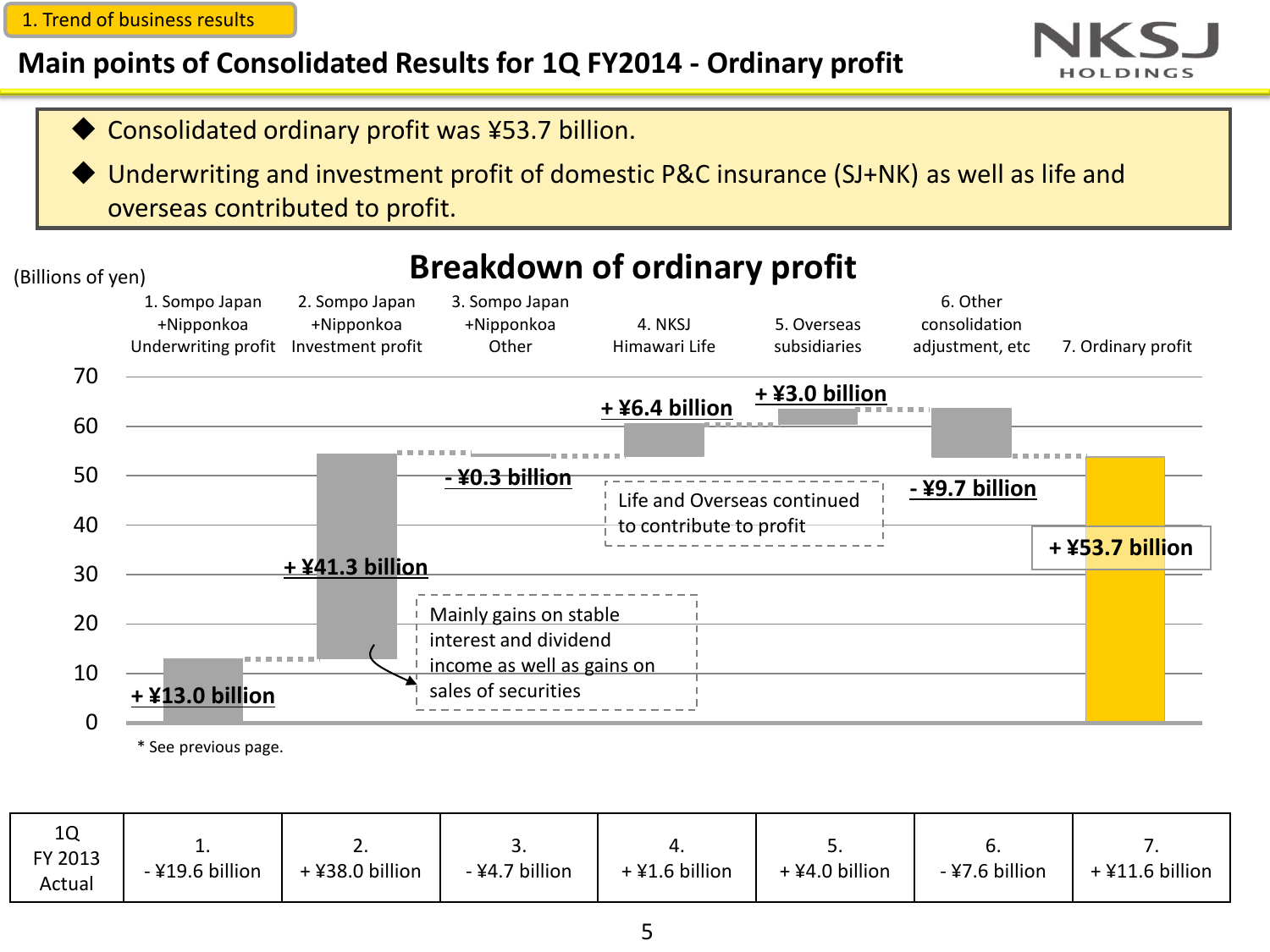1. Trend of business results

# **Main points of Consolidated Results for 1Q FY2014 - Net income**



Life and overseas contributed to profit, but net income was -¥4.0 billion.

# **Breakdown of net income**

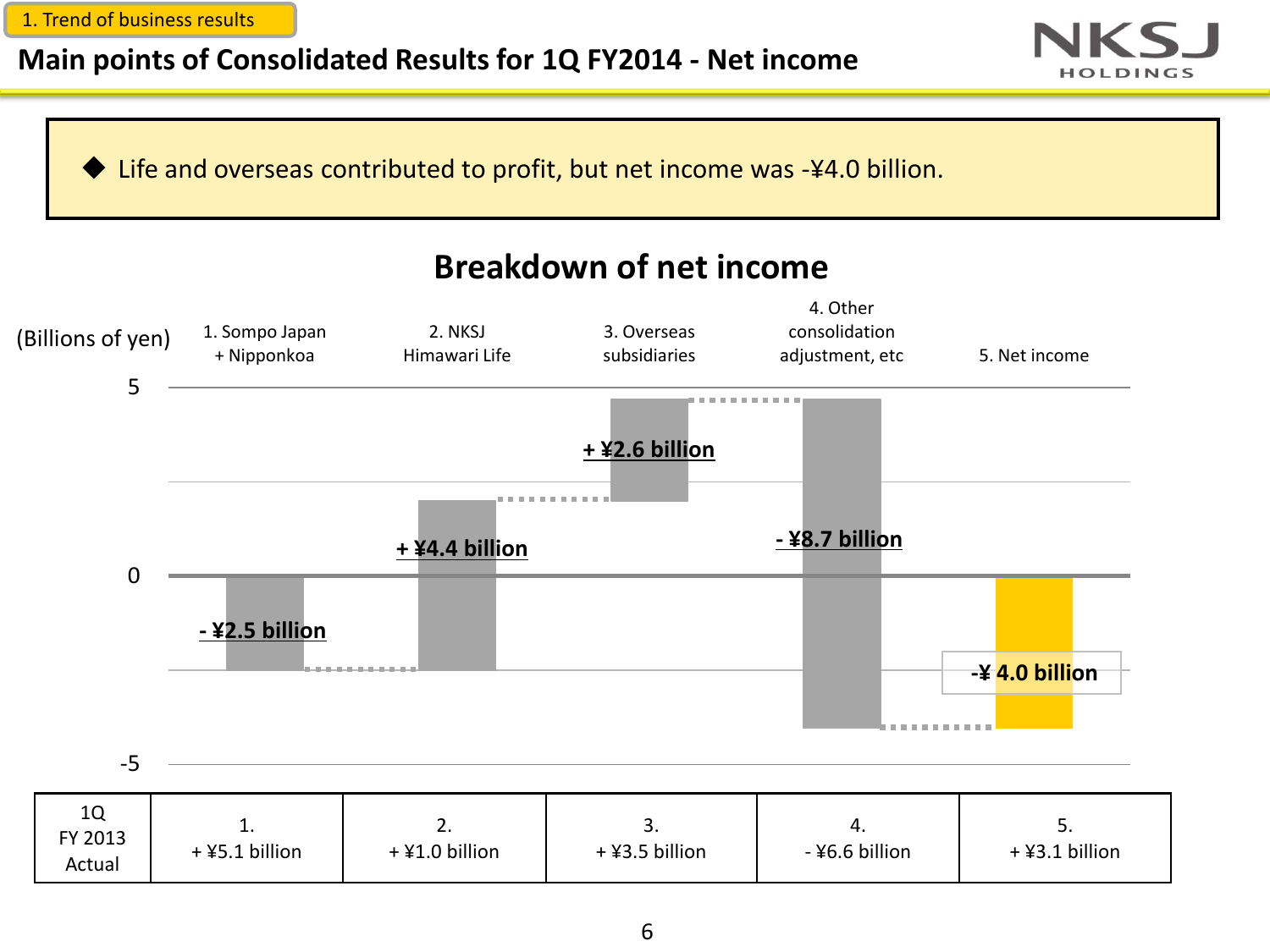1. Trend of business results

# **Breakdown of extraordinary gains and losses, etc**



 The difference between ordinary profit and net income was mainly due to the impact of onetime merger costs related to system development (¥51.7 billion).

If excluding one-time merger costs, net income would be larger than that of 1Q FY2013.



| 1Q<br>FY2013<br>Actual | . .<br>+¥11.6 billion | <u>.</u><br>-¥2.0 billion | J.<br>-¥2.9 billion | -¥3.5 billion | <u>.</u><br>$+$ ¥3.1 billion |
|------------------------|-----------------------|---------------------------|---------------------|---------------|------------------------------|
|------------------------|-----------------------|---------------------------|---------------------|---------------|------------------------------|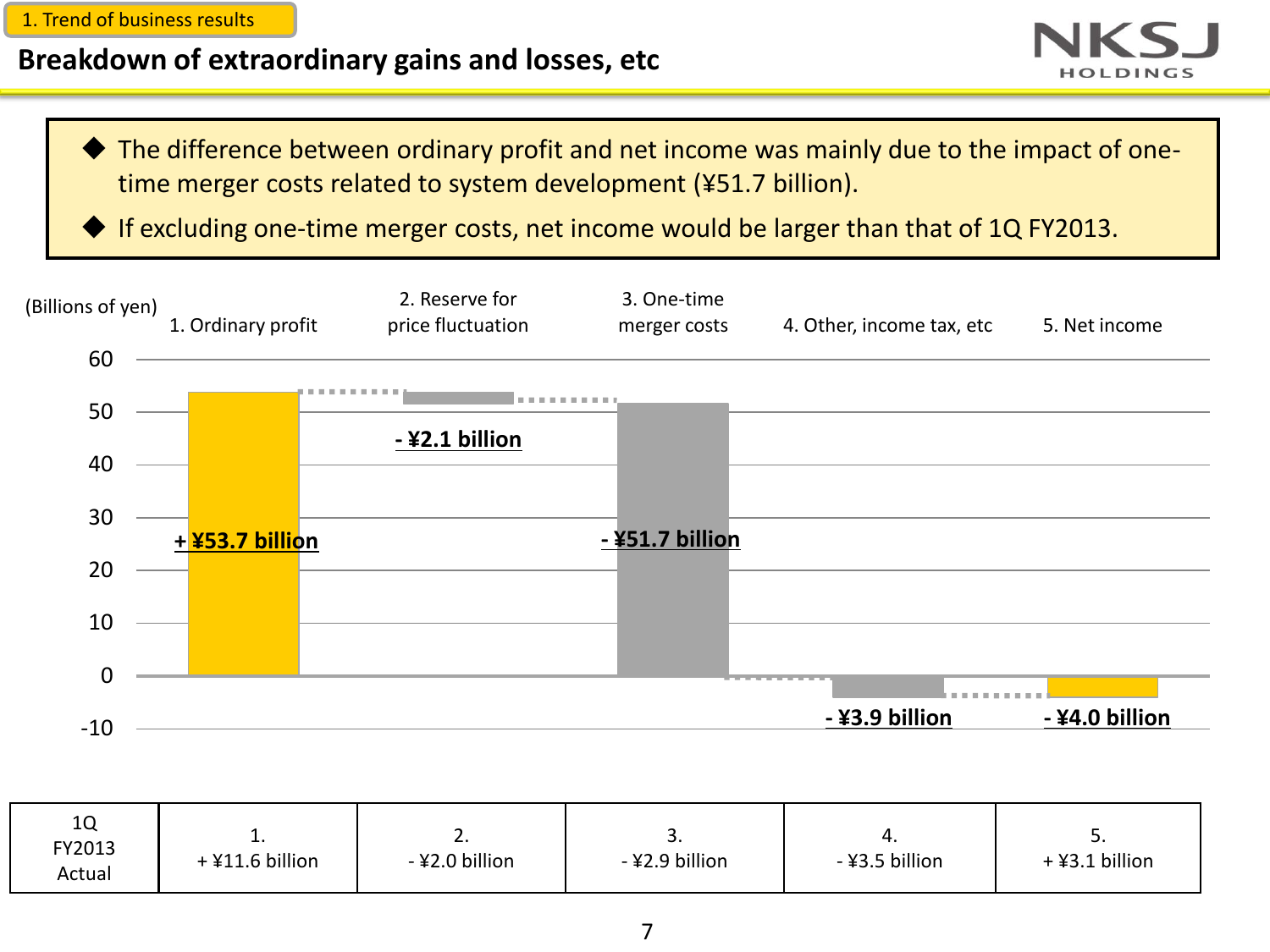# figures announced on **(Reference) Summary of Business Forecasts – Consolidated basis** May 20, 2014.

Unchanged from the



| (Billions of yen)                   | FY2013<br>Actual | FY2014<br><b>Forecasts</b> | Change            |
|-------------------------------------|------------------|----------------------------|-------------------|
| P&C net premiums written            | 2,268.9          | 2,508.0                    | $+239.0(+10.5%)$  |
| Life insurance premiums             | 277.2            | 279.5                      | $(+0.8%)$         |
| Ordinary profit (NKSJ consolidated) | 112.3            | 152.0                      | $+39.6(+35.2%)$ . |
| Sompo Japan Nipponkoa*1             | 117.7            | 144.0                      | $+26.3$           |
| NKSJ Himawari Life                  | 13.7             | 12.7                       | $-1.0$            |
| Overseas subsidiaries               | 10.9             | 18.4                       | $+7.4$            |
| Consolidated adjustment *2/others   | $-30.1$          | $-23.2$                    | $+6.8$            |
| Net Income (NKSJ consolidated)      | 44.1             | 33.0                       | $-11.1(-25.3%)$   |
| Sompo Japan Nipponkoa*1             | 49.5             | 33.7                       | $-15.7$           |
| NKSJ Himawari Life                  | 8.0              | 7.5                        | $-0.5$            |
| Overseas subsidiaries               | 11.5             | 13.5                       | $+1.9$            |
| Consolidated adjustment*2/others    | $-25.0$          | $-21.8$                    | $+3.1$            |

\*1 The actual figures in FY2013 are the sum of Sompo Japan and Nipponkoa. Meanwhile, the forecasted figures in FY2014 represent Sompo Japan Nipponkoa which will be formed on September 1.

\*2 "Purchase method" accounting was adopted in establishing NKSJ Holdings. In NKSJ consolidated financial statements, assets and liabilities of Nipponkoa and some NKSJ group companies are booked at the market value as of the completion of business integration. Therefore, book value used in Nipponkoa and some NKSJ group companies' statements and that used in NKSJ consolidated statements are different. As a result, in calculating NKSJ consolidated profit, adjustments are necessary in Nipponkoa and some NKSJ group companies' realized gains on securities, etc. These adjustments are included in "consolidated adjustments" shown in the above table.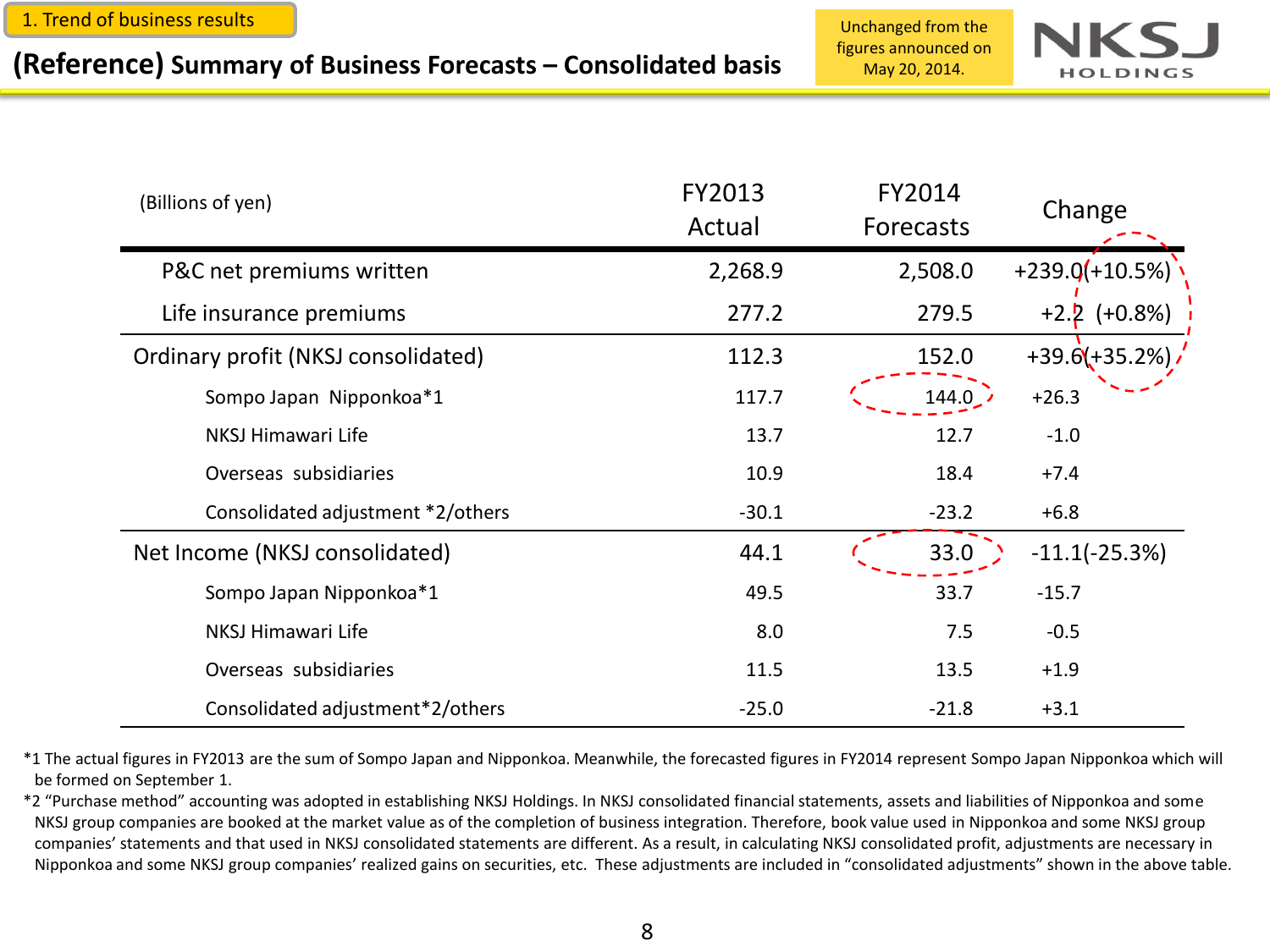1. Trend of business results

**Ordinary profit** 

**(Reference) Main points of Business Forecasts - (NKSJ consolidated)**

Unchanged from the figures announced on May 20, 2014.



|                      | ◆ Consolidated ordinary profit is projected to be ¥152 billion.                                        |
|----------------------|--------------------------------------------------------------------------------------------------------|
|                      | . Underwriting profit: Steady improvement in profitability is expected due to product and premium rate |
|                      | revisions, etc. for voluntary automobile insurance.                                                    |
| . Investment profit  | : Stable interest and dividend income and gains on sales of securities are expected                    |
|                      | to contribute ¥105.5 billion to profit.                                                                |
| <b>Himawari Life</b> | : ¥12.7 billion profit contribution is expected.                                                       |
|                      |                                                                                                        |

## **Main components of consolidated ordinary profit**





\* Core underwriting profit is underwriting profit less provision of catastrophic loss reserve and the impact related to the Thai floods and snow damage in February 2014.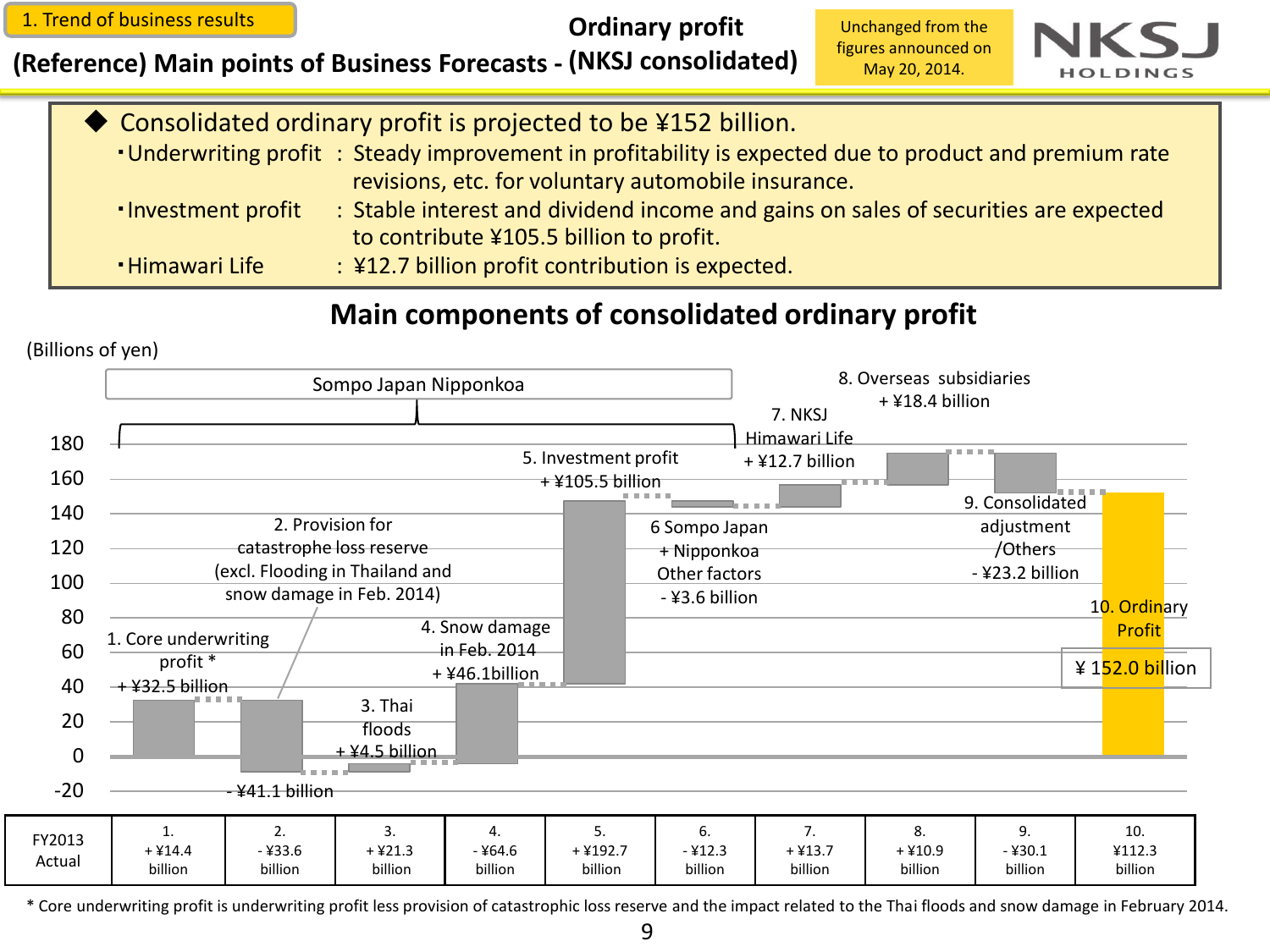

| 1. Trend of business results | P.2               |
|------------------------------|-------------------|
| 2. Domestic P&C insurance    | P.10              |
| 3. Domestic Life insurance   | P.24              |
| 4. Overseas insurance        | <b>P.28</b>       |
| 5. ERM & Capital Policy      | $\overline{P.32}$ |
| Appendix                     | P.39              |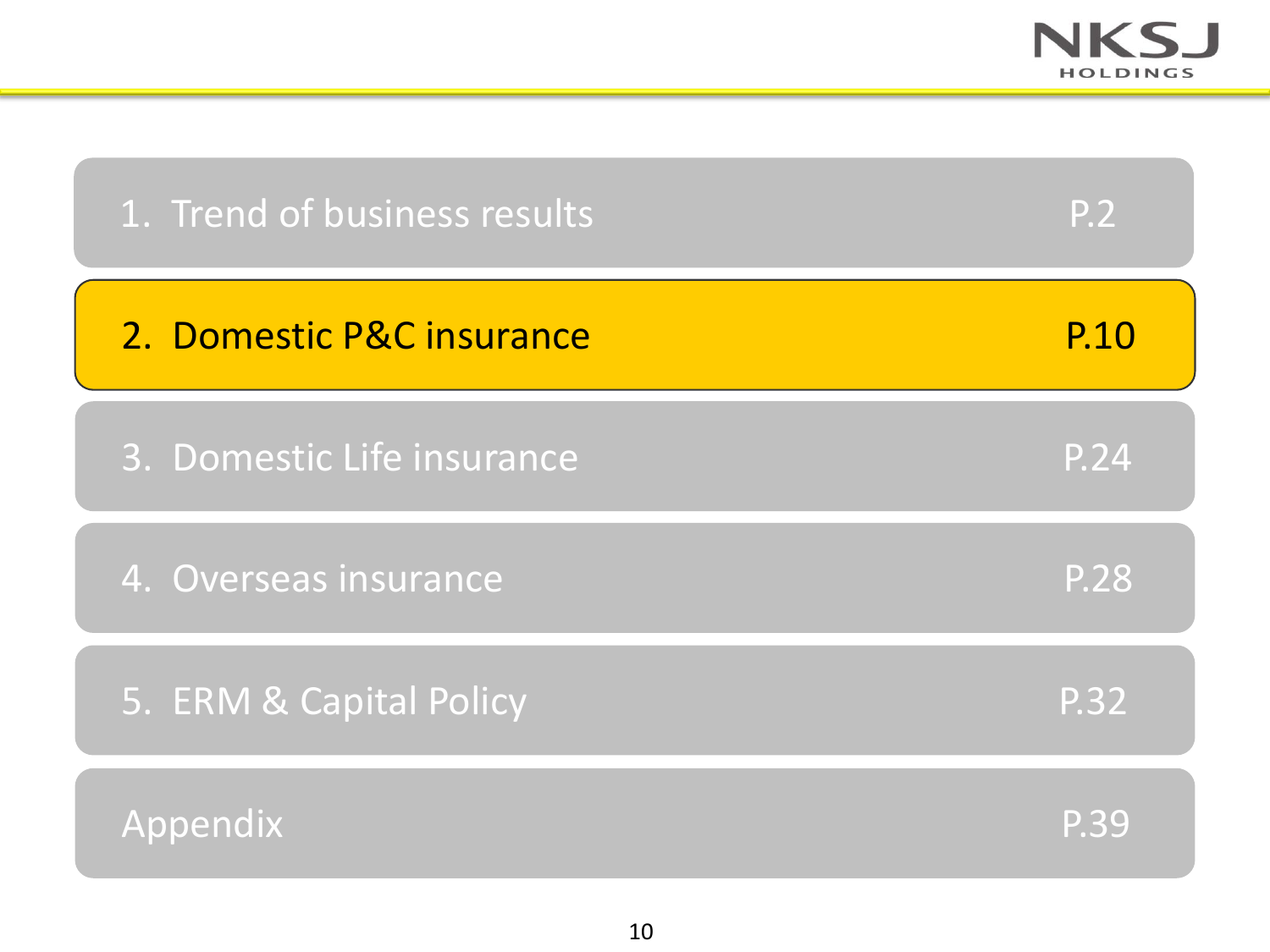2. Domestic P&C insurance

### **Overview of 1Q FY2014 Results**



- Top-line steadily improved. Loss ratio increased due to the progress of claim payments for snow damage in February 2014, but underwriting profit improved.
- While ordinary profit amounted to ¥53.9 billion and increased drastically by ¥40.3 billion, one-time merger costs of ¥51.7 billion were recorded as extraordinary losses.

|                                                                                         |                 | Sum of two companies |                 |                 | Sompo Japan           | Nipponkoa       |               |  |
|-----------------------------------------------------------------------------------------|-----------------|----------------------|-----------------|-----------------|-----------------------|-----------------|---------------|--|
| (Billions of yen)                                                                       | Apr-Jun<br>2013 | Apr-Jun<br>2014      | Change          | Apr-Jun<br>2014 | Change                | Apr-Jun<br>2014 | Change        |  |
| Net premiums written                                                                    | 512.2           | 555.4                | $+43.2(+8.4\%)$ | 382.6           | $+35.2$ ( $+10.1\%$ ) | 172.8           | $+7.9 +4.9%$  |  |
| excl. CALI                                                                              | 450.7           | 484.8                | $+34.1(+7.6%)$  | 333.7           | $+28.7(+9.4%)$        | 151.0           | $+5.3(+3.7%)$ |  |
| Loss Ratio                                                                              | 63.6%           | 66.9%                | $+3.3pt$        | 65.7%           | $+3.5pt$              | 69.4%           | $+3.1pt$      |  |
| excl. CALI                                                                              | 59.1%           | 64.0%                | $+4.9pt$        | 62.7%           | $+5.3pt$              | 66.9%           | $+4.4pt$      |  |
| <b>Expense Ratio</b>                                                                    | 32.8%           | 32.0%                | $-0.8pt$        | 31.1%           | $-0.7pt$              | 34.0%           | $-0.9pt$      |  |
| excl. CALI                                                                              | 34.0%           | 33.5%                | $-0.5pt$        | 32.4%           | $-0.3pt$              | 36.0%           | $-0.6pt$      |  |
| <b>Combined Ratio</b>                                                                   | 96.3%           | 98.9%                | $+2.5pt$        | 96.8%           | $+2.8pt$              | 103.4%          | $+2.1pt$      |  |
| excl. CALI                                                                              | 93.0%           | 97.5%                | $+4.5pt$        | 95.1%           | $+5.0pt$              | 102.8%          | $+3.8pt$      |  |
| Underwriting profit                                                                     | $-19.6$         | 13.0                 | $+32.6$         | 7.3             | $+22.5$               | 5.6             | $+10.1$       |  |
| Investment profit                                                                       | 38.0            | 41.3                 | $+3.3$          | 21.4            | $+3.8$                | 19.8            | $-0.5$        |  |
| Ordinary profit                                                                         | 13.6            | 53.9                 | $+40.3$ $\sum$  | 28.2            | $+30.6$               | 25.7            | $+9.6$        |  |
| Net income                                                                              | 5.1             | $-2.5$ $\bigcup$     | $-7.6$          | $-7.2$          | $-4.1$                | 4.7             | $-3.4$        |  |
| [Reference] Adjusted profit                                                             |                 |                      |                 |                 |                       |                 |               |  |
| Net income                                                                              | 5.1             | $-2.5$               | $-7.6$          | $-7.2$          | $-4.1$                | 4.7             | $-3.4$        |  |
| +Provisions for catastrophic loss reserve (after tax)                                   | 8.2             | $-6.0$               | $-14.2$         | $-1.8$          | $-9.5$                | $-4.1$          | $-4.7$        |  |
| +Provisions for reserve for price fluctuation (after tax)                               | 1.3             | 1.3                  | $+0.0$          | 0.9             | $+0.0$                | 0.4             | $-0.0$        |  |
| -Gains/losses on sales of securities and impairment<br>losses on securities (after tax) | 8.8             | 8.4                  | $-0.4$          | 3.6             | $+1.6$                | 4.8             | $-2.0$        |  |
| -Special factors (after tax)*                                                           | $-1.5$          | $-40.0$              | $-38.4$         | $-27.1$         | $-26.0$               | $-12.9$         | $-12.4$       |  |
| Adjusted profit                                                                         | 7.3             | 24.5                 | $+17.1$         | 15.3            | $+10.7$               | 9.1             | $+6.3$        |  |

\* Special factors are one-time merger costs, etc.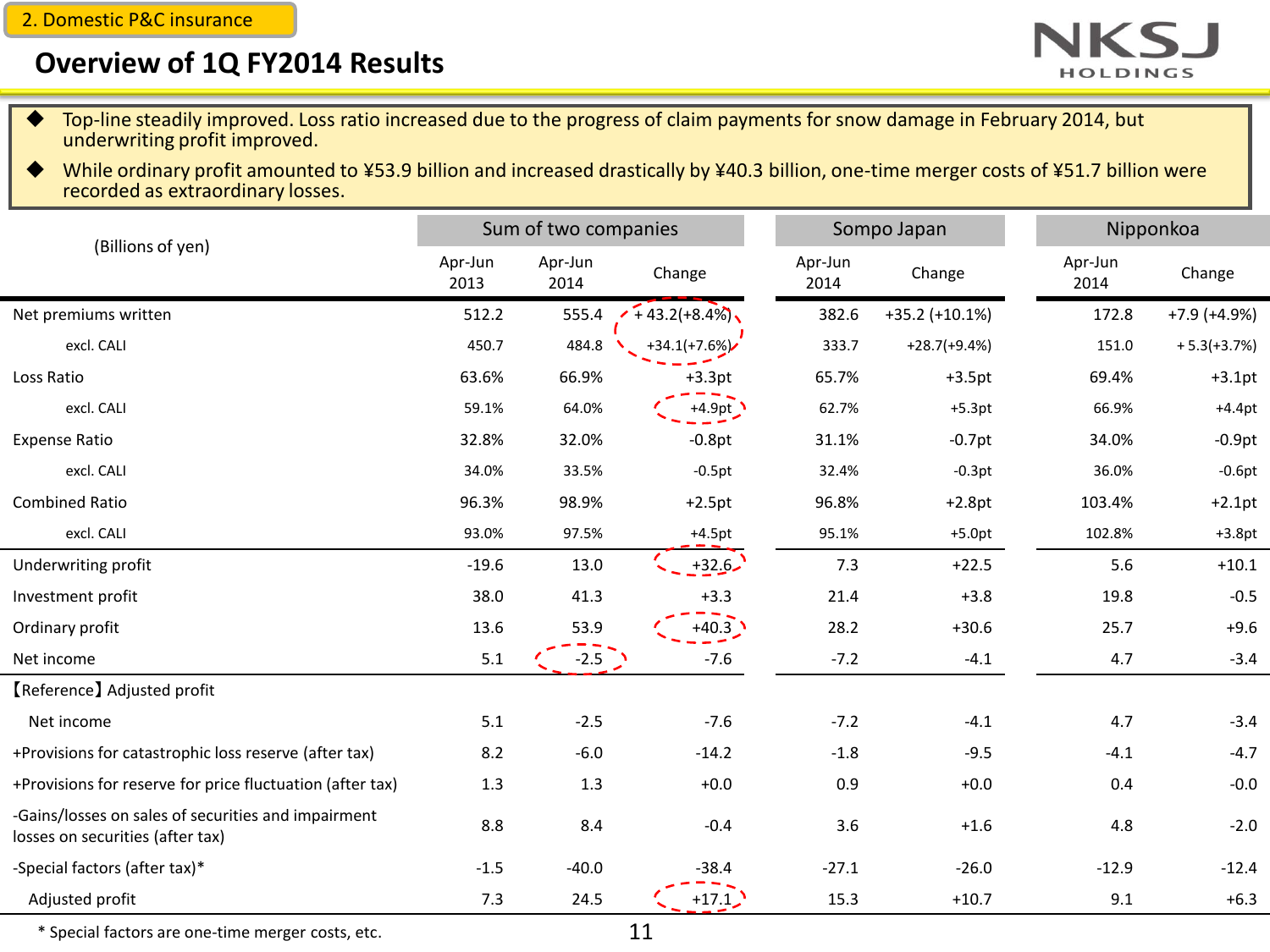

◆ Top-line has continued to grow in all lines.

|                             |        | Sum of two companies |        | Sompo Japan        |        | Nipponkoa            |  |  |  |
|-----------------------------|--------|----------------------|--------|--------------------|--------|----------------------|--|--|--|
| (Billions of yen)           | Amount | Change               | Amount | Change             | Amount | Change               |  |  |  |
| Fire & Allied lines         | 73.7   | $+18.7 (+34.1\%)$    | 49.5   | $+14.3 (+41.0%)$   | 24.2   | $+4.3 (+21.9%)$      |  |  |  |
| <b>Marine</b>               | 12.5   | $+1.5 (+13.9%)$      | 8.5    | $+1.2$ (+16.6%)    | 4.0    | $+0.3$ $(+8.5%)$     |  |  |  |
| <b>Personal Accident</b>    | 53.0   | $+0.3$ $(+0.7%)$     | 38.5   | $+0.8$ $(+2.3%)$   | 14.4   | $-0.4$ $(-3.2%)$     |  |  |  |
| <b>Voluntary Automobile</b> | 262.8  | $(+2.7%)$<br>$+6.8$  | 179.9  | $+6.9$ $(+4.0\%)$  | 82.8   | $-0.0$ $(-0.1\%)$    |  |  |  |
| <b>CALI</b>                 | 70.6   | $+9.0 (+14.8%)$      | 48.8   | $+6.4 (+15.2%)$    | 21.7   | $+2.6 (+14.0\%)$     |  |  |  |
| Other                       | 82.6   | $(+8.7%)$<br>$+6.6$  | 57.1   | $+5.3$ (+10.4%)    | 25.4   | $+1.2$ $(+5.1\%)$    |  |  |  |
| of which, liability         | 53.4   | $(+6.1%)$<br>$+3.0$  | 39.3   | $+2.7$ $(+7.6%)$   | 14.1   | $+0.2$<br>$(+2.1\%)$ |  |  |  |
| Total                       | 555.4  | $+43.2$ $(+8.4\%)$   | 382.6  | $+35.2 (+10.1%)$   | 172.8  | $+7.9$ $(+4.9%)$     |  |  |  |
| Total (excl. CALI)          | 484.8  | $+34.1$ $(+7.6%)$    | 333.7  | $+28.7$ $(+9.4\%)$ | 151.0  | $+5.3$ $(+3.7%)$     |  |  |  |

(Reference) Year-on-Year comparison of voluntary automobile insurance (end of June, 2014) \*Performance evaluation basis

|           |                  | Sompo Japan         |                  | Nipponkoa        |                     |                  |  |
|-----------|------------------|---------------------|------------------|------------------|---------------------|------------------|--|
|           | # of<br>vehicles | Premium<br>/vehicle | Total<br>Premium | # of<br>vehicles | Premium<br>/vehicle | Total<br>Premium |  |
| Non-fleet | $+2.2%$          | $-0.5%$<br>$+1.6%$  |                  | $-1.3%$          | $-0.4%$             | $-2.7%$          |  |
| Fleet     | $+2.1%$          | $+1.1%$             | $+3.2%$          | $-0.9%$          | $+3.3%$             | $+2.5%$          |  |
| Total     | $+2.2%$          | $-0.3%$             | $+1.9%$          | $-1.2%$          | $+0.2%$             | $-1.8%$          |  |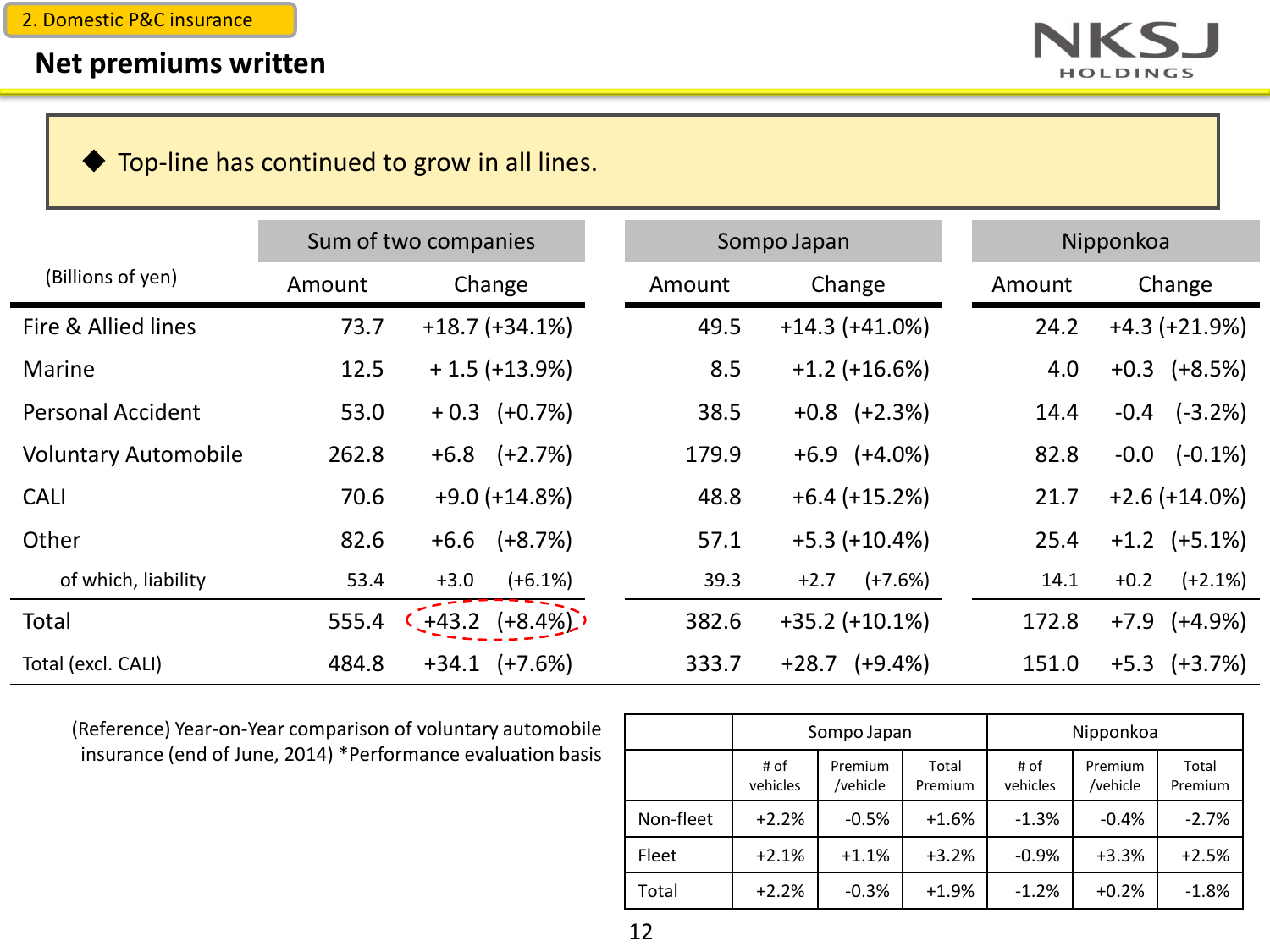

#### The loss ratio (written paid basis) rose mainly due to the progress of claim payments for snow damage in February 2014.

(Billions of yen)

|                             |                 | Sum of two companies |            |            |       | Sompo Japan | Nipponkoa |            |  |
|-----------------------------|-----------------|----------------------|------------|------------|-------|-------------|-----------|------------|--|
|                             | Net claims paid |                      | Loss Ratio |            |       | Loss Ratio  |           | Loss Ratio |  |
|                             |                 | Change               |            | Change     |       | Change      |           | Change     |  |
| Fire & Allied lines         | 75.1            | $+38.7$              | 103.7%     | $+34.7pt$  | 96.8% | $+37.1pt$   | 117.6%    | $+32.3pt$  |  |
| Marine                      | 5.0             | $-0.1$               | 42.7%      | $-7.6pt$   | 44.7% | $-10.8pt$   | 38.4%     | $-1.5pt$   |  |
| <b>Personal Accident</b>    | 24.7            | $-0.4$               | 51.2%      | $-1.5$ pt  | 52.2% | $-1.6pt$    | 48.7%     | $-1.3pt$   |  |
| <b>Voluntary Automobile</b> | 143.9           | $+1.4$               | 62.5%      | $-1.2pt$   | 62.5% | $-0.9pt$    | 62.4%     | $-1.9pt$   |  |
| <b>CALI</b>                 | 55.6            | $+1.4$               | 86.4%      | $-10.1$ pt | 86.0% | $-10.6pt$   | 87.2%     | $-9.0pt$   |  |
| Other                       | 34.5            | $+5.1$               | 44.9%      | $+2.9pt$   | 43.7% | $+4.6pt$    | 47.7%     | $-0.7pt$   |  |
| of which, Liability         | 19.8            | $+2.4$               | 40.0%      | $+2.5pt$   | 39.7% | $+3.9pt$    | 40.7%     | $-1.0pt$   |  |
| Total                       | 339.0           | $+46.1$              | 66.9%*     | $+3.3pt$   | 65.7% | $+3.5pt$    | 69.4%     | $+3.1pt$   |  |
| Total (excl. CALI)          | 283.4           | $+44.7$              | 64.0%      | $+4.9pt$   | 62.7% | $+5.3pt$    | 66.9%     | $+4.4pt$   |  |

\* The impact of snow damage is about 7.9pt in here.

#### Reference

(1) In 1Q FY2014, net claim paid for Thai floods (sum of two companies) was ¥0.2 billion. (¥4.0 billion in 1Q FY2013)

(2) In 1Q FY2014, net claim paid for financial guarantee (Sompo Japan) was ¥20 million. (¥70 million in 1Q FY2013)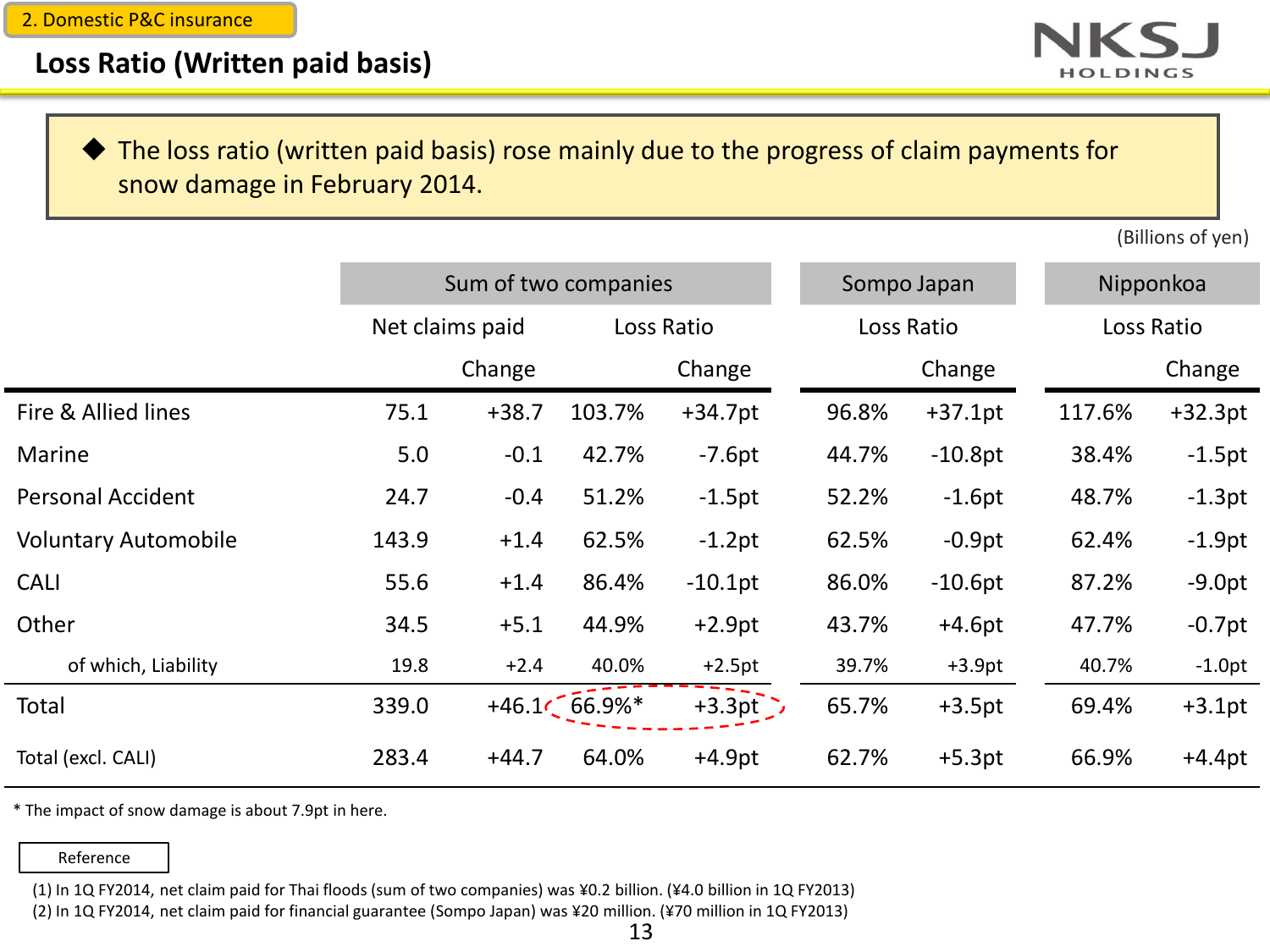

 Net expense ratio dropped due to the continuous reduction of company expenses as well as the growth of net premiums written.

(Billions of yen)

|                                                    | Sum of two companies |        |       |                      |       | Sompo Japan |       |                      |      | Nipponkoa |       |                      |  |
|----------------------------------------------------|----------------------|--------|-------|----------------------|-------|-------------|-------|----------------------|------|-----------|-------|----------------------|--|
| Net expense ratio                                  | Amount               |        |       | Net expense<br>ratio |       | Amount      |       | Net expense<br>ratio |      | Amount    |       | Net expense<br>ratio |  |
|                                                    |                      | Change |       | Change               |       | Change      |       | Change               |      | Change    |       | Change               |  |
| Net commissions and<br>brokerage fees              | 100.8                | $+9.7$ | 18.2% | $+0.4pt$             | 68.4  | $+8.0$      | 17.9% | $+0.5$ pt            | 32.4 | $+1.7$    | 18.8% | $+0.2pt$             |  |
| Operating, general and<br>administrative expenses* | 76.9                 | $+0.0$ | 13.8% | $-1.2pt$             | 50.6  | $+0.6$      | 13.2% | $-1.2$ pt            | 26.3 | $-0.5$    | 15.2% | $-1.1$ pt            |  |
| Total                                              | 177.8                | $+9.8$ | 32.0% | $-0.8pt$             | 119.0 | $+8.6$      | 31.1% | $-0.7$ pt            | 58.7 | $+1.1$    | 34.0% | $-0.9$ pt            |  |
| Total (excl. CALI)                                 | 162.5                | $+9.3$ | 33.5% | $-0.5pt$             | 108.1 | $+8.3$      | 32.4% | $-0.3pt$             | 54.3 | $+0.9$    | 36.0% | $-0.6pt$             |  |
| * Only for underwriting                            |                      |        |       |                      |       |             |       |                      |      |           |       |                      |  |

| <b>Company expenses</b> |       | Amount |       | % of net<br>premium |      | Amount |       | % of net<br>premium |      | Amount |       | % of net<br>premium |
|-------------------------|-------|--------|-------|---------------------|------|--------|-------|---------------------|------|--------|-------|---------------------|
|                         |       | Change |       | Change              |      | Change |       | Change              |      | Change |       | Change              |
| Personnel expenses      | 58.5  | $-1.7$ | 10.5% | $-1.2$ pt           | 39.3 | $+0.0$ | 10.3% | $-1.0pt$            | 19.1 | $-1.7$ | 11.1% | $-1.6pt$            |
| Non-Personnel expenses  | 46.9  | $+1.0$ | 8.5%  | $-0.5$ pt           | 31.3 | $+0.4$ | 8.2%  | $-0.7$ pt           | 15.6 | $+0.5$ | 9.1%  | $-0.1$ pt           |
| Tax and contributions   | 7.0   | $+0.2$ | 1.3%  | $-0.1$ pt           | 5.2  | $+0.2$ | 1.4%  | $-0.1$ pt           | 1.7  | $+0.0$ | 1.0%  | $-0.0pt$            |
| Total                   | 112.6 | $-0.4$ | 20.3% | $-1.8pt$ .          | 75.9 | $+0.7$ | 19.9% | $-1.8$ pt           | 36.6 | $-1.2$ | 21.2% | $-1.8$ pt           |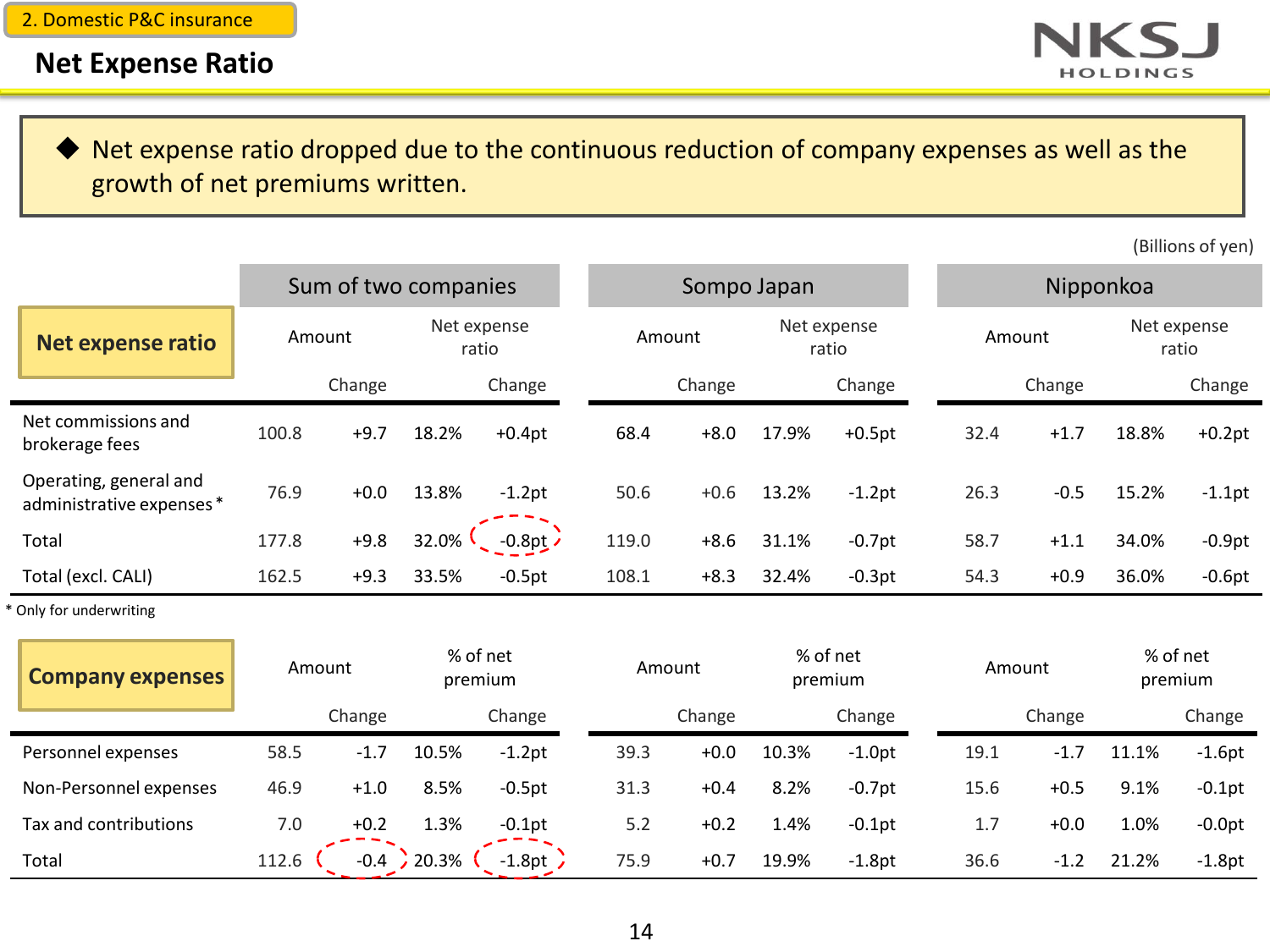#### **Combined Ratio**

 Combined ratio rose due to the progress of claim payments for snow damage in February 2014, but combined ratio excluding domestic natural disasters improved.



**Combined Ratio (excl. CALI)** 

Reference; Combined Ratio (excl. CALI, household earthquake, domestic natural disasters)

\* The actual figures in FY2013, 1Q FY2013, and 1Q FY2014 are the sum of Sompo Japan and Nipponkoa. Meanwhile, the forecasted figures in FY2014 represent Sompo Japan Nipponkoa which will be formed on September 1.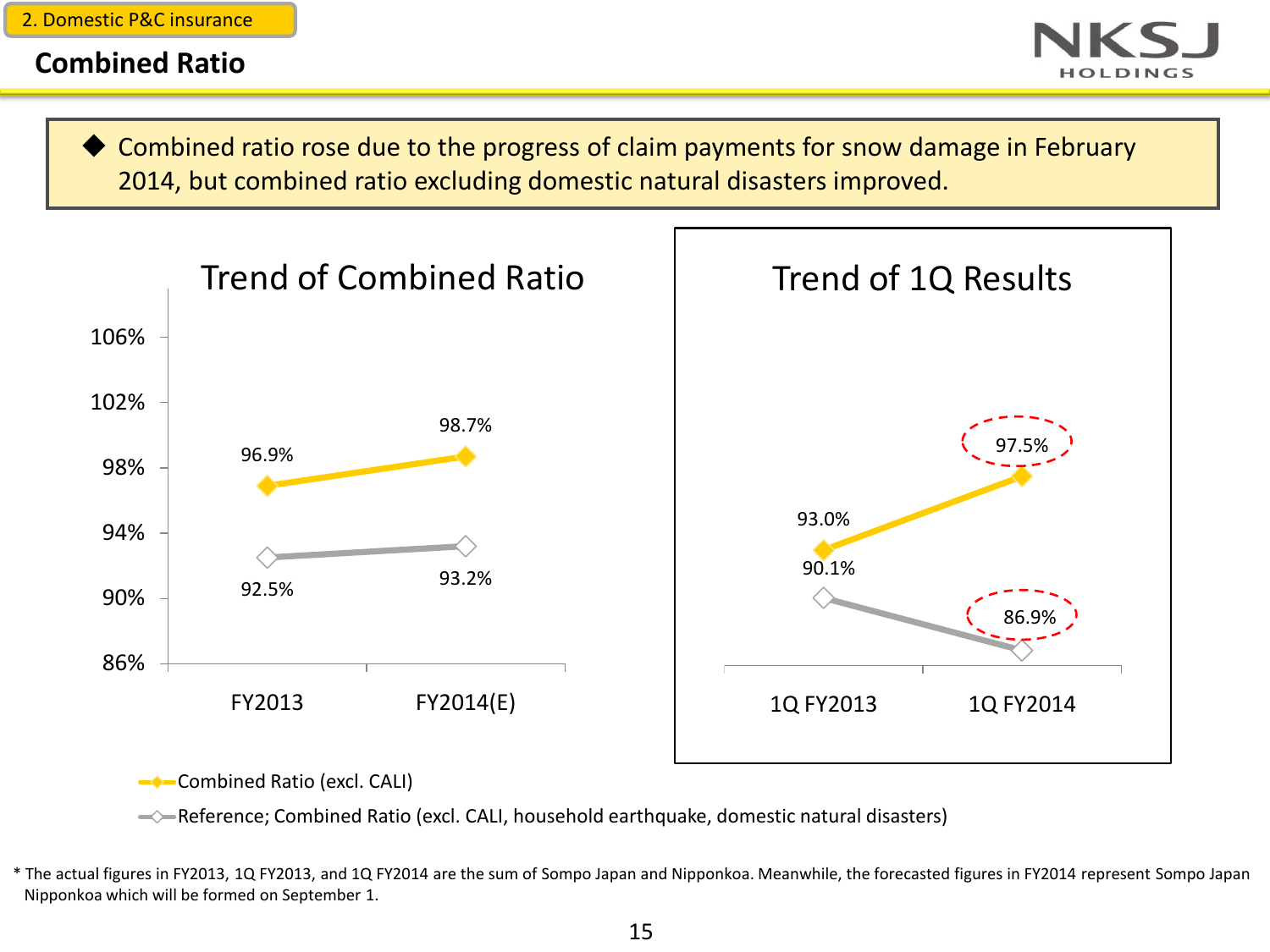2. Domestic P&C insurance

## **Profitability of Voluntary Automobile Insurance**

- Loss ratio continued to be on a downward trend in 1Q FY2014.
- Positive impact of product and premium rate revisions has appeared, and decreasing trend of the number of reported claims is on going (see next page).
- On the other hand, increasing trend of unit repair costs continues.



\* The actual figures are the sum of Sompo Japan and Nipponkoa. Meanwhile, the forecasted figures in FY2014 represent Sompo Japan Nipponkoa which will be formed on September 1.

\* Loss Ratio is on a written paid basis (including loss adjustment expense).

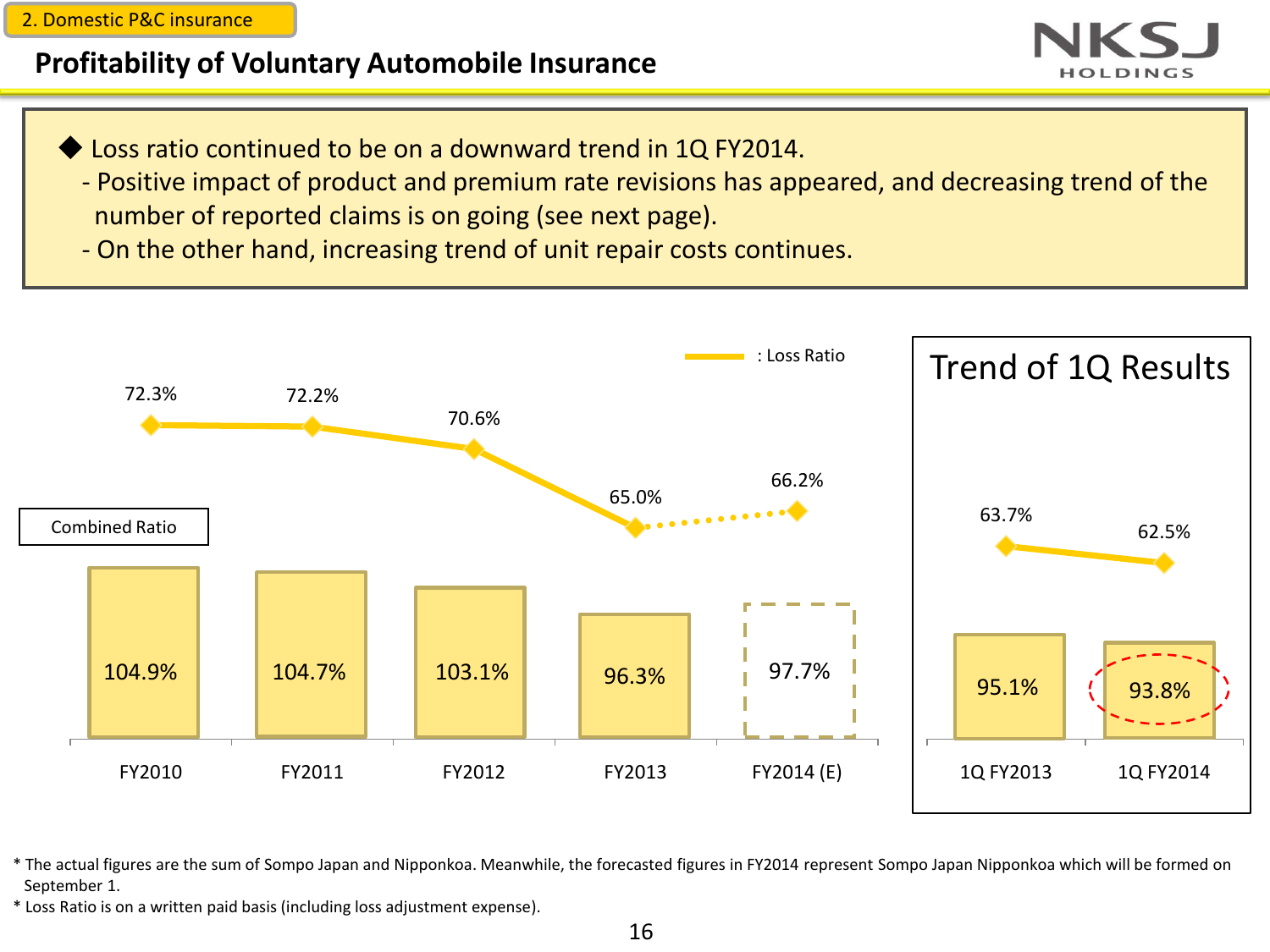2. Domestic P&C insurance

# **Voluntary Automobile Insurance - Number of reported claims**





\* Sum of Sompo Japan and Nipponkoa

\* Year on Year comparison is adjusted based on calendar.

\* Special factors in each fiscal year (The Great East Japan Earthquake, typhoon No.12 and 15 in FY2011, the severe storm in April 2012, and snow damage in February 2014) are excluded.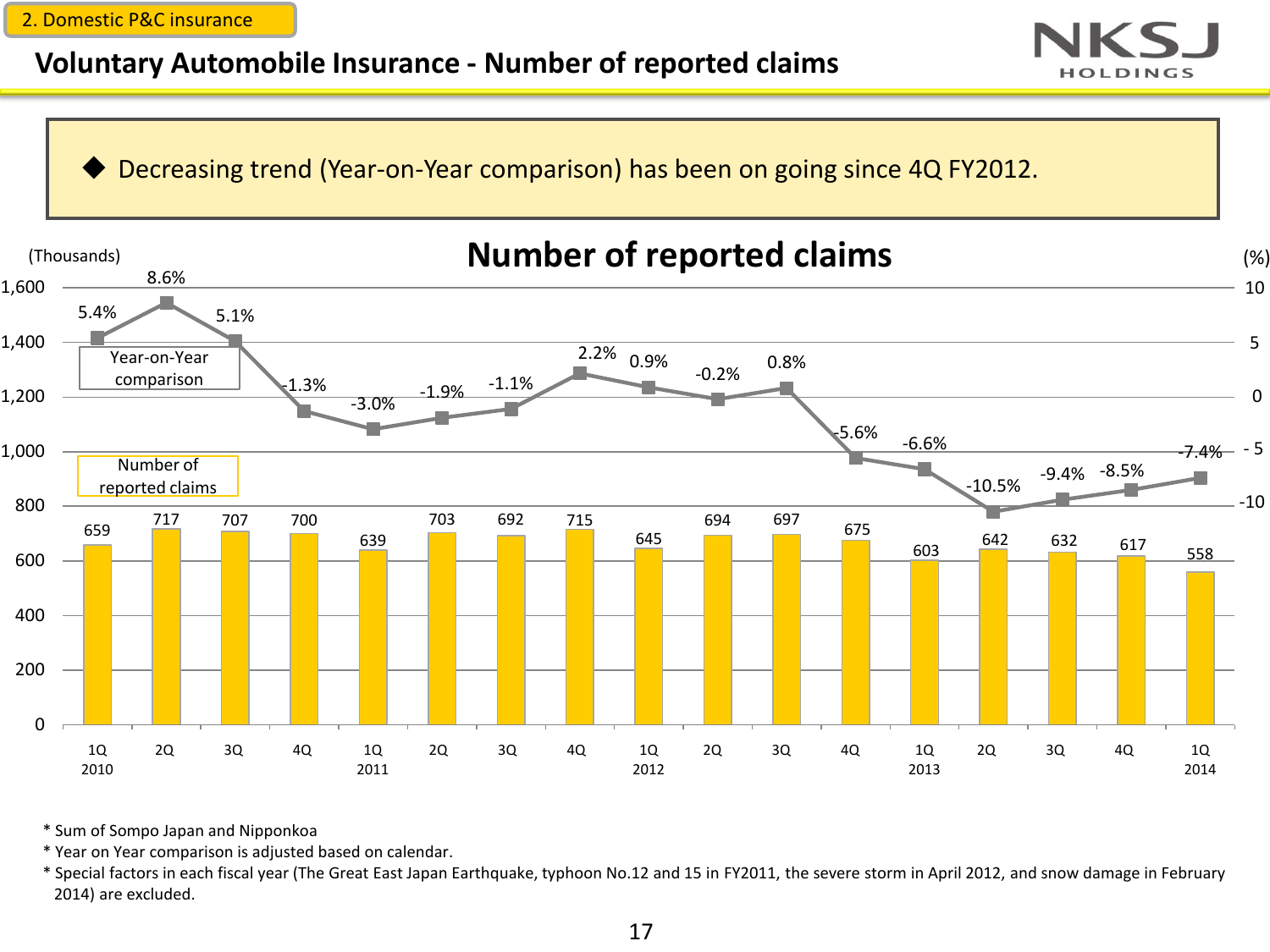2. Domestic P&C insurance

# **(Reference) Measures to Improve Profitability of Automobile Insurance**



**Profitability of our voluntary automobile insurance business is expected to improve as a result of revisions of product, premium rate, and the Driver Rating System.**

#### **- Historical Premium Rate Revisions & Driver Rating System Revision (non-fleet) - Measures to Improve Profitability**



\*General Insurance Rating Organization of Japan

- 
- Since 2010, Sompo Japan has raised premiums for automobile insurance 4 times, and Nipponkoa has done so 3 times and plans to do so again in September 2014.
	- $-$  The effects will continue to materialize gradually.
- The Driver Rating System was revised in April 2012 and the revision has been reflected in our automobile insurance policies written after October 1, 2012.
	- $-$  Expected to improve profitability in the mid-and-long term.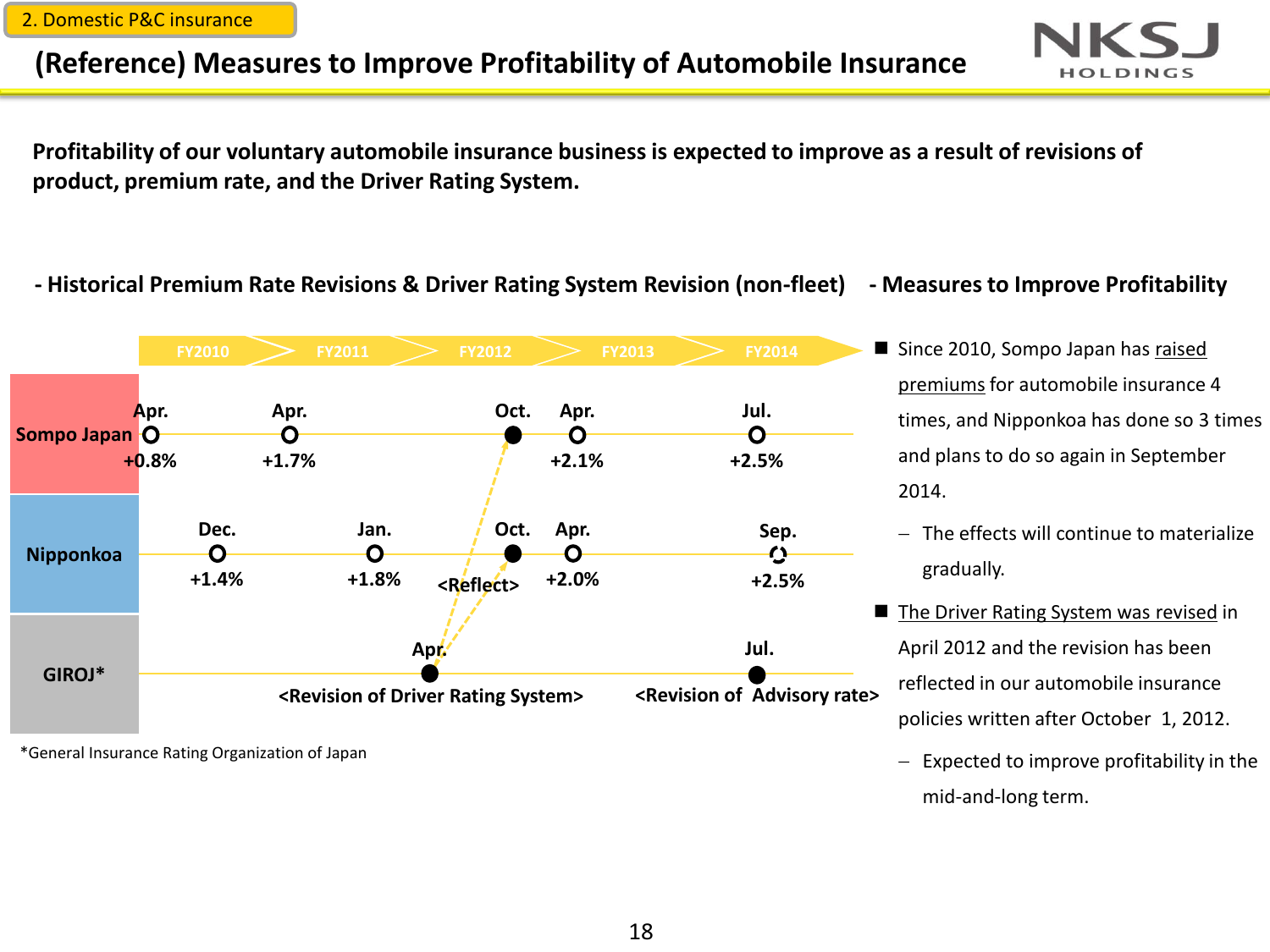#### **Domestic Natural Disasters**



There was no major natural disaster in this quarter.

(Billions of yen)

| <b>Net claims paid</b>      |                          | Sum of two companies     |        | Sompo Japan              |                          | Nipponkoa                |        |
|-----------------------------|--------------------------|--------------------------|--------|--------------------------|--------------------------|--------------------------|--------|
|                             | Apr-Jun<br>2013          | Apr-Jun<br>2014          | Change | Apr-Jun<br>2014          | Change                   | Apr-Jun<br>2014          | Change |
| Fire & Allied lines         | 1.9                      | 0.2                      | $-1.7$ | 0.0                      | $-0.9$                   | 0.2                      | $-0.8$ |
| Marine                      | $\overline{\phantom{a}}$ | $\overline{\phantom{a}}$ |        |                          | $\overline{\phantom{a}}$ |                          |        |
| <b>Personal Accident</b>    | 0.0                      | 0.0                      | $-0.0$ | $\overline{\phantom{a}}$ | $-0.0$                   | 0.0                      | $-0.0$ |
| <b>Voluntary Automobile</b> | 0.2                      | 0.0                      | $-0.2$ | 0.0                      | $-0.1$                   | $\overline{\phantom{a}}$ | $-0.0$ |
| Other                       | 0.0                      | 0.0                      | $-0.0$ | $\qquad \qquad -$        | $-0.0$                   | 0.0                      | $-0.0$ |
| Total                       | 2.3                      | 0.2                      | $-2.0$ | 0.0                      | $-1.1$                   | 0.2                      | $-0.9$ |

\* Above figures are net claims paid for domestic natural disasters incurred in the fiscal year. Net claims paid incurred in the previous years are not included.

\* Since outstanding loss reserve is worked out by compendium method in the first and third quarter results, incurred losses related to natural disasters were not aggregated in this quarter.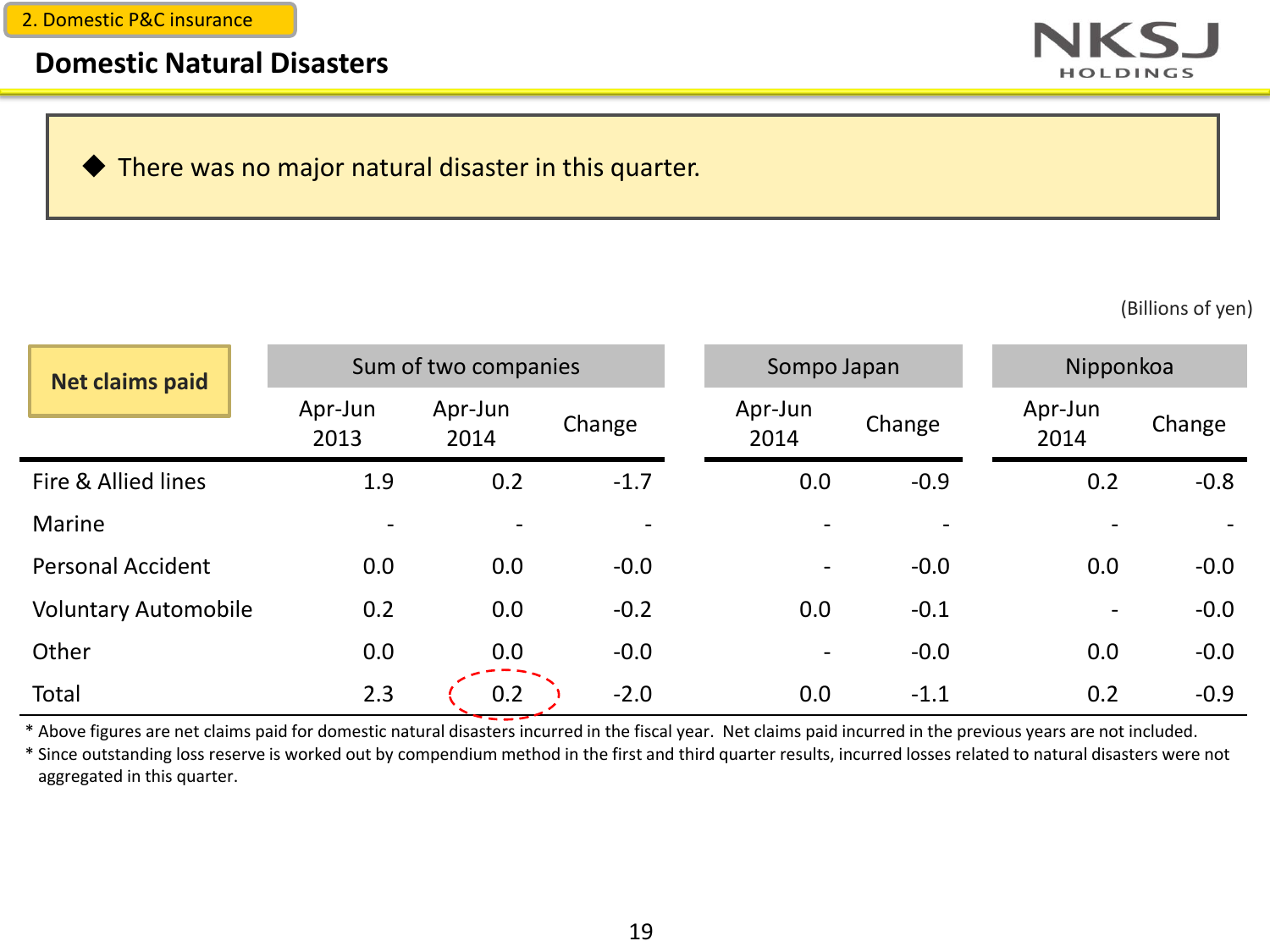

In 1Q FY2014, the impact on underwriting profit was  $+432.7$  billion.

|  | (Billions of yen) |  |  |
|--|-------------------|--|--|
|--|-------------------|--|--|

|                                           | By the end of<br>4Q FY 2013<br>(cumulative) | April to June 2014 | By the end of<br>1Q FY2014<br>(cumulative) |                         |         |
|-------------------------------------------|---------------------------------------------|--------------------|--------------------------------------------|-------------------------|---------|
|                                           | Total                                       | Total              | Fire and allied<br>lines                   | Voluntary<br>Automobile | Total   |
| Net claims paid                           | 20.8                                        | 44.0               | 39.5                                       | 3.6                     | 64.9    |
| Provision of outstanding loss<br>reserve  | 52.1                                        | $-44.0$            | $-39.5$                                    | $-3.6$                  | 8.1     |
| <b>Net Loss Occurred</b>                  | 73.0                                        |                    |                                            |                         | 73.0    |
| Provision of catastrophic loss<br>reserve | 8.4                                         | 32.7               | 28.8                                       | 3.6                     | 41.1    |
| Impact on underwriting profit             | $-64.6$                                     | 32.7               | 28.8                                       | 3.6                     | $-31.9$ |

\* Impact of snow damage incurred from February 8, 2014 to February 19, 2014

\* Sum of Sompo Japan and Nipponkoa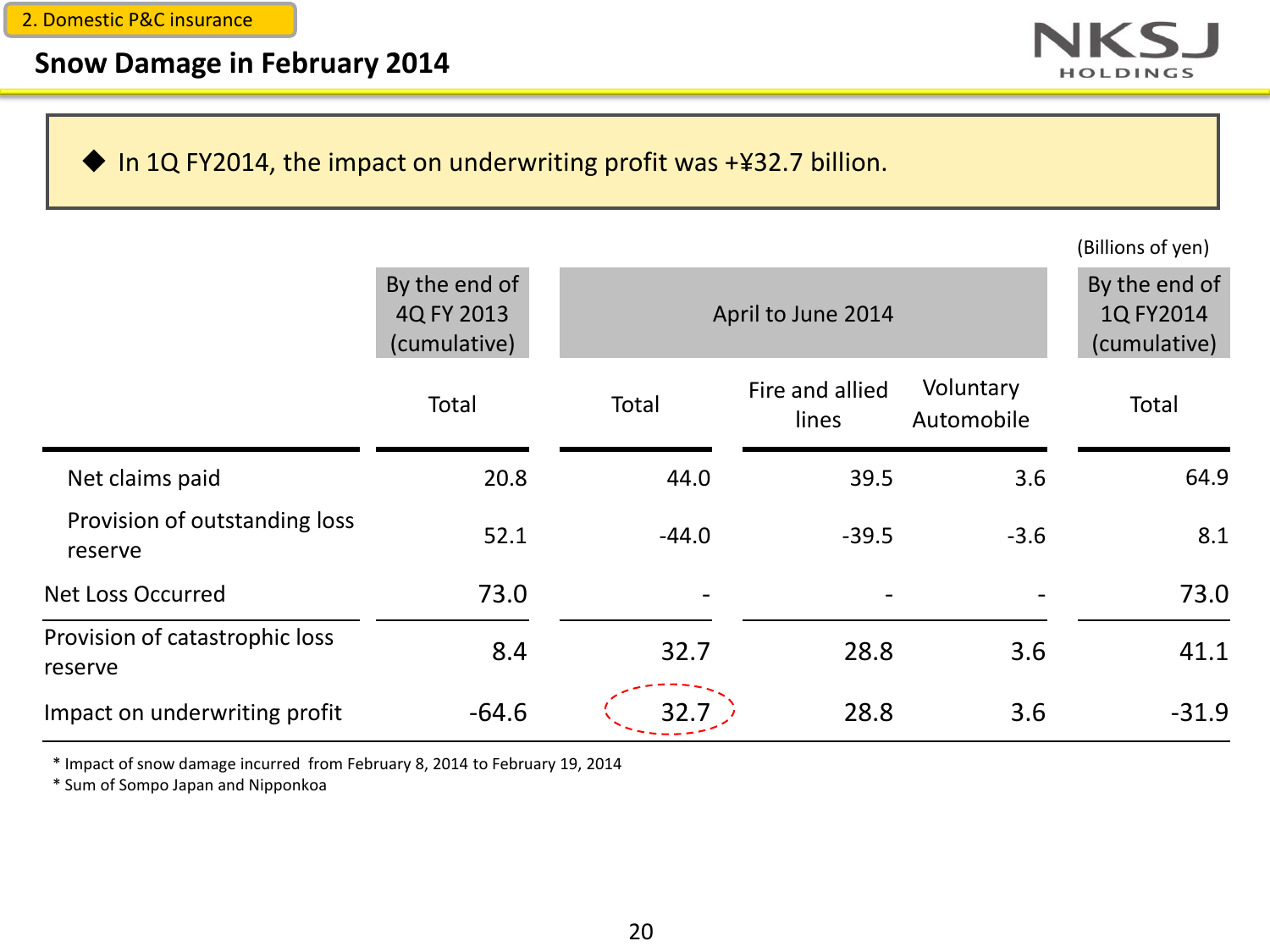

Net interest and dividend income and realized gain on domestic stock sales remained steady.

◆ Investment profit amounted to ¥41.3 billion in 1Q and has progressed 39% against the fiscal year plan of ¥105.5 billion.

(Billions of yen)

|                                                    | Sum of two companies |                 |        | Sompo Japan     |        | Nipponkoa       |        |
|----------------------------------------------------|----------------------|-----------------|--------|-----------------|--------|-----------------|--------|
|                                                    | Apr-Jun<br>2013      | Apr-Jun<br>2014 | Change | Apr-Jun<br>2014 | Change | Apr-Jun<br>2014 | Change |
| Interest and dividend income                       | 33.6                 | 37.2            | $+3.5$ | 21.3            | $+0.7$ | 15.9            | $+2.7$ |
| Net interest and dividend income<br>1              | 21.1                 | 25.4            | $+4.3$ | 13.4            | $+1.0$ | 11.9            | $+3.2$ |
| $\overline{2}$<br>Realized gain on securities      | 13.7                 | 12.2            | $-1.4$ | 5.2             | $+2.0$ | 7.0             | $-3.4$ |
| of which, realized gain on<br>domestic stock sales | 3.8                  | 10.4            | $+6.5$ | 4.7             | $+3.0$ | 5.6             | $+3.4$ |
| 3<br>Impairment losses on securities               | $-0.4$               | $-0.1$          | $+0.3$ | $-0.0$          | $+0.2$ | $-0.0$          | $+0.0$ |
| of which, impairment losses on<br>domestic stocks  | $-0.1$               | $-0.0$          | $+0.1$ | $-0.0$          | $+0.0$ | $-0.0$          | $+0.0$ |
| 4<br>Gain on derivative products                   | 0.0                  | 0.3             | $+0.3$ | $-0.1$          | $+0.6$ | 0.5             | $-0.3$ |
| 5<br>Other investment income                       | 3.6                  | 3.3             | $-0.2$ | 2.9             | $-0.1$ | 0.3             | $-0.0$ |
| $1+2+3+4+5$<br>Investment profit                   | 38.0                 | 41.3            | $+3.3$ | 21.4            | $+3.8$ | 19.8            | $-0.5$ |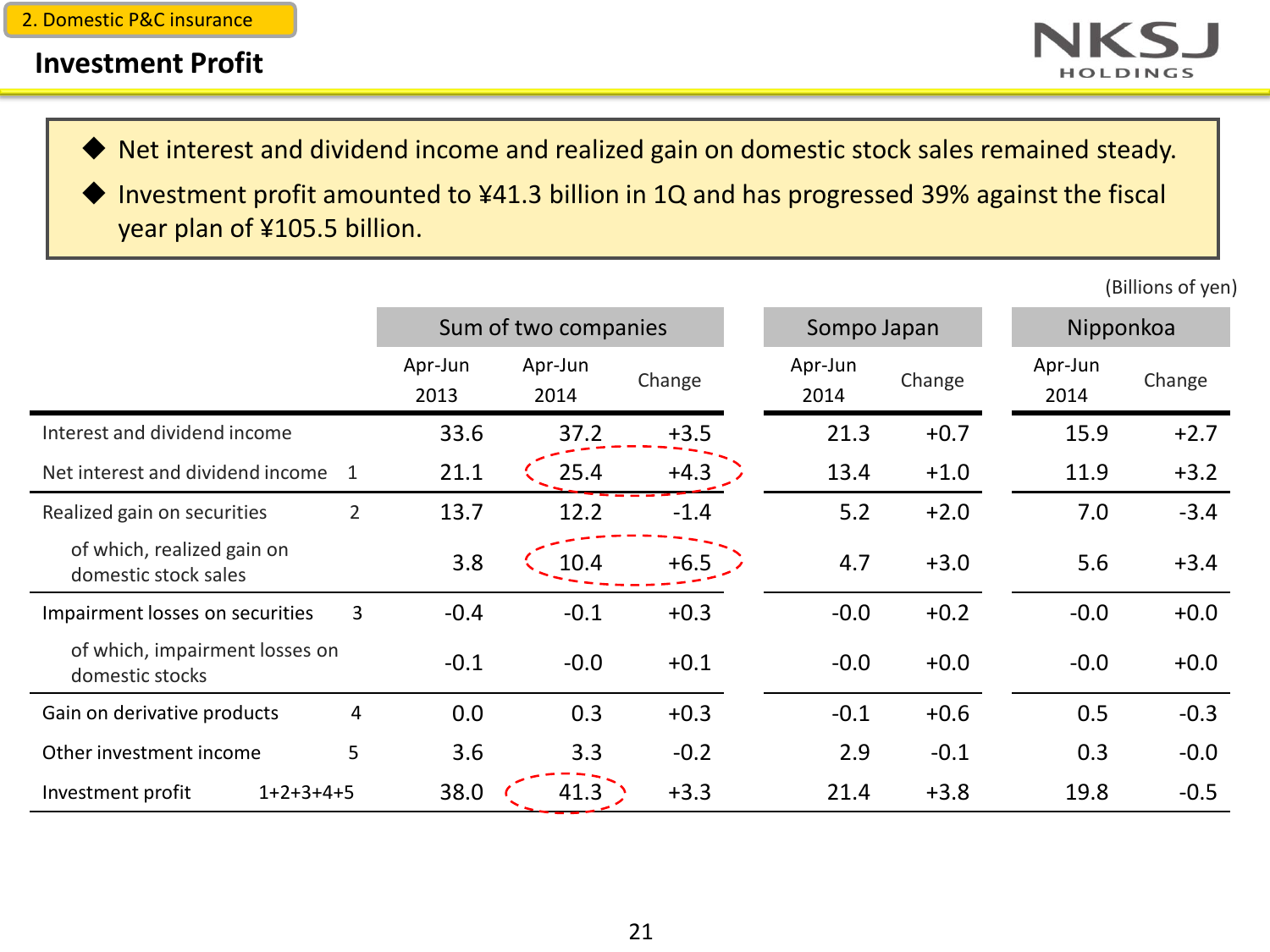#### **(Reference) Business Forecasts - Domestic P&C Insurance Business**

Unchanged from the figures announced on May 20, 2014.



| (Billions of yen)                                    | FY2013<br>Actual | FY2014<br>Forecasts | Change                    |
|------------------------------------------------------|------------------|---------------------|---------------------------|
| Net premiums written                                 | 2,082.1          | 2,174.1             | $+91.9(+4.4%)$            |
| (Excl. CALI)                                         | 1,783.9          | 1,869.1             | $+85.1 (+4.8\%)$          |
| Loss Ratio                                           | 65.7%            | 67.8%               | $+2.2pt$                  |
| (Excl. CALI)                                         | 62.7%            | 65.4%               | $+2.7pt$                  |
| E/I Loss Ratio (excl. CALI and household earthquake) | 68.1%            | 64.6%               | $-3.5$ pt                 |
| Net Expense Ratio                                    | 32.2%            | 31.5%               | $-0.8pt$                  |
| (Excl. CALI)                                         | 34.2%            | 33.3%               | $-0.9p\dot{v}$            |
| <b>Combined Ratio</b>                                | 97.9%            | 99.3%               | $+1.4$ pt                 |
| (Excl. CALI)                                         | 96.9%            | 98.7%               | $+1.8pt$                  |
| Underwriting profit                                  | $-62.5$          | 42.2                | $+104.7$ ( $-$ )          |
| Investment profit                                    | 192.7            | 105.5               | $-87.2$ ( $-45.3%$ )      |
| Ordinary profit                                      | 117.7            | 144.0               | $\frac{1}{26.3}$ (+22.3%) |
| Net income                                           | 49.5             | 33.7                | $-15.7$ $(-31.8\%)$       |

\* The actual figures in FY 2013 are the sum of Sompo Japan and Nipponkoa. Meanwhile, the forecasted figures in FY 2014 represent Sompo Japan Nipponkoa which will be formed on September 1.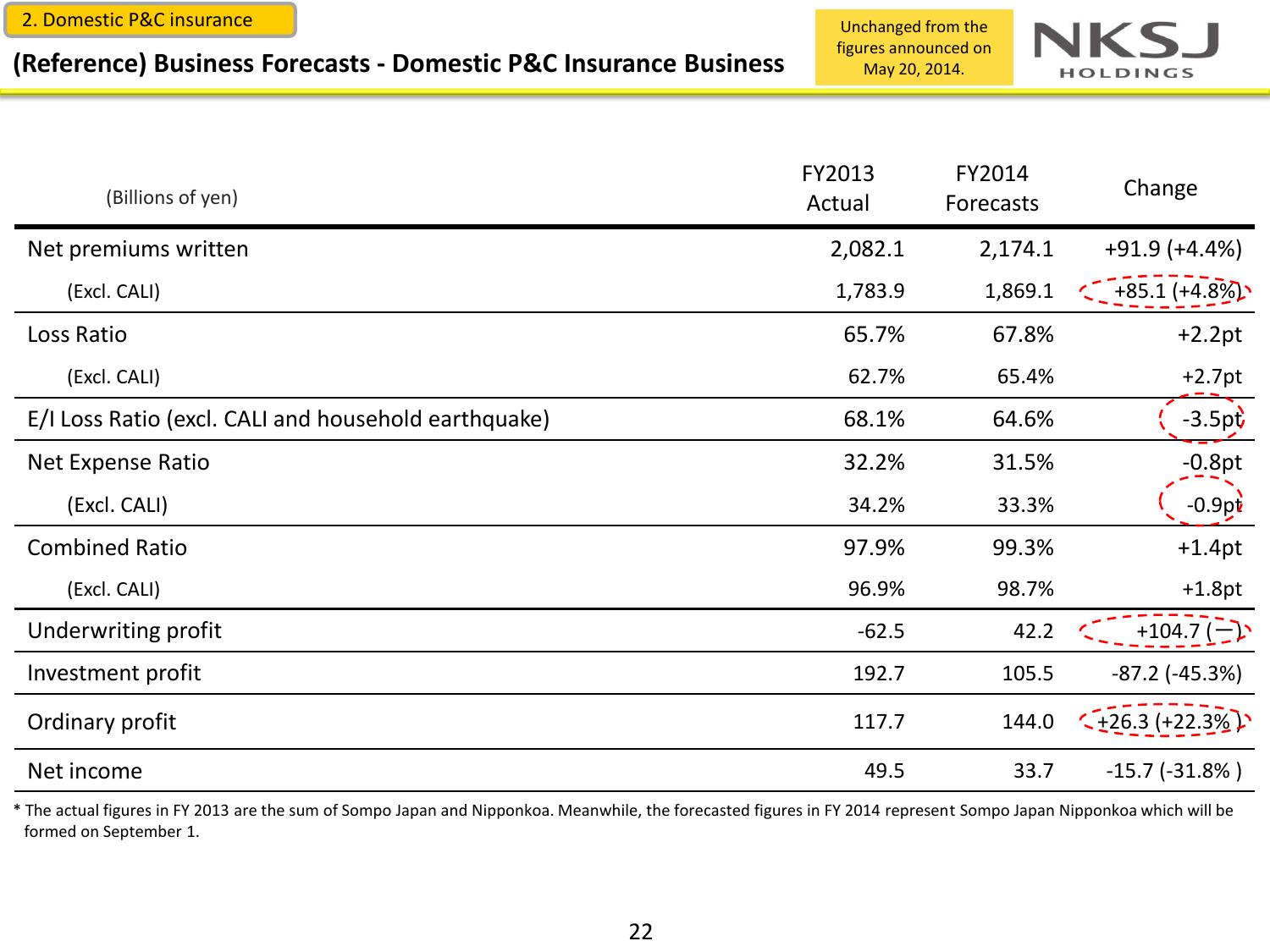**(Reference) Assumptions of Business Forecasts - Insurance Business**

#### **Domestic P&C**

Unchanged from the figures announced on May 20, 2014.



| <b>Losses from domestic</b><br>natural disasters<br>(occurring in the fiscal year) | ¥43.0 billion                                                                                                         |  |  |  |  |
|------------------------------------------------------------------------------------|-----------------------------------------------------------------------------------------------------------------------|--|--|--|--|
| <b>Thai floods</b>                                                                 | Net claims paid: ¥4.6 billion                                                                                         |  |  |  |  |
| <b>Snow Damage in February</b><br>2014                                             | Net claims paid: ¥59.1 billion                                                                                        |  |  |  |  |
| <b>Catastrophic loss reserve</b>                                                   | Net reversal: ¥16.5 billion                                                                                           |  |  |  |  |
| <b>Provision rate of</b><br><b>Catastrophic loss reserve</b>                       | Provision rate of fire group : 10.0%<br>Provision rate of automobile group :5.5%                                      |  |  |  |  |
| <b>Market indicators</b>                                                           | (Stock) Nikkei 225 : ¥14,827<br>(Interest yield) 10y JGB : 0.64%<br>(Foreign exchange) 1US\$: ¥102.92, 1Euro: ¥141.65 |  |  |  |  |
| <b>Interest and dividend</b><br>income                                             | Gross: ¥100.7 billion Net: ¥55.6 billion                                                                              |  |  |  |  |
| <b>Realized gains on securities</b>                                                | Realized gains on security sales: ¥49.2 billion<br>Impairment losses on securities : ¥3.0 billion                     |  |  |  |  |
| <b>Reserve for price fluctuation</b>                                               | Net provision ¥8.9 billion                                                                                            |  |  |  |  |

\*Assumptions of Business Forecasts of Sompo Japan Nipponkoa which will be formed on September 1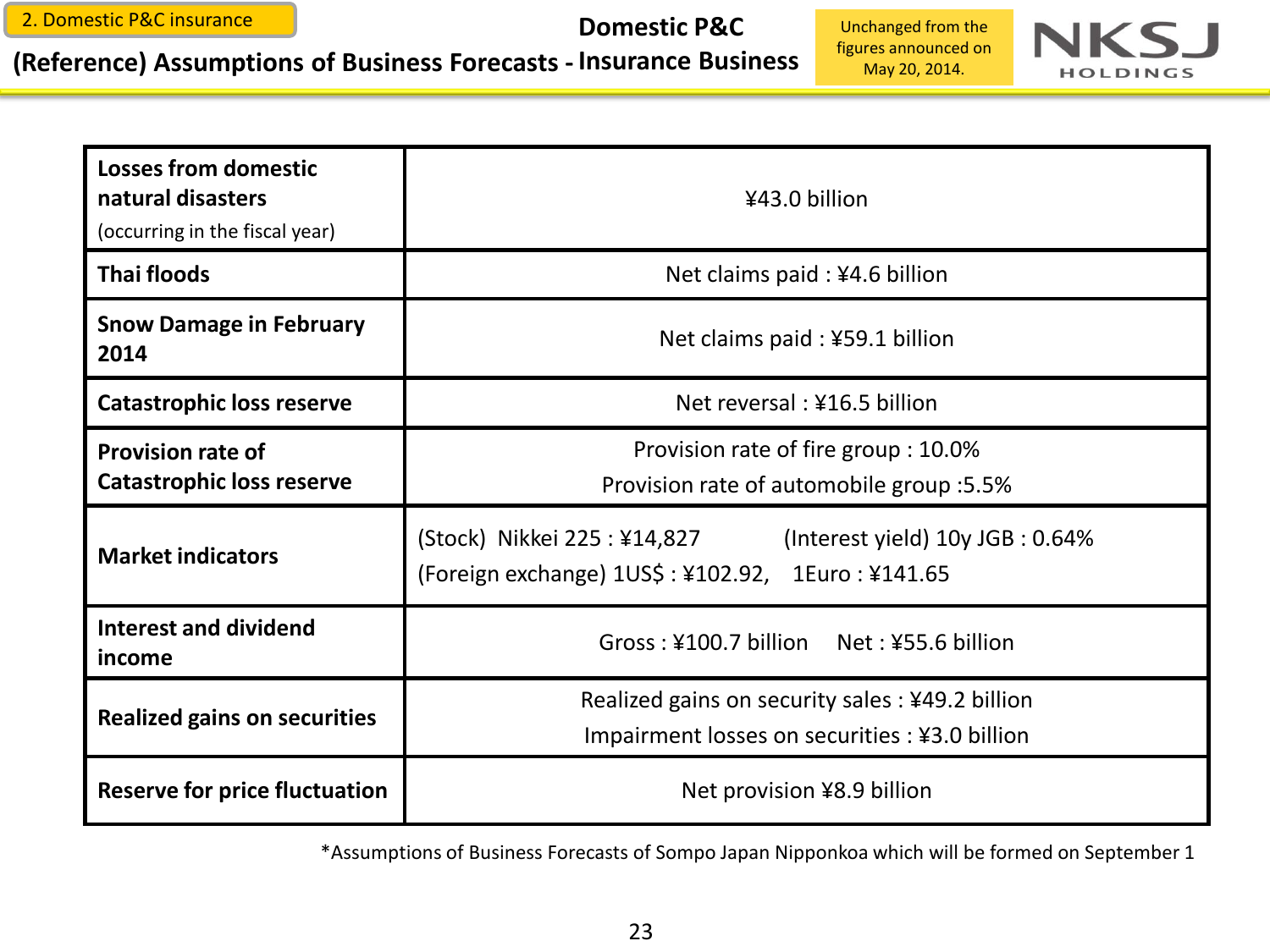

| 1. Trend of business results | <b>P.2</b>  |
|------------------------------|-------------|
| 2. Domestic P&C insurance    | P.10        |
| 3. Domestic Life insurance   | P.24        |
| 4. Overseas insurance        | <b>P.28</b> |
|                              |             |
| 5. ERM & Capital Policy      | P.32        |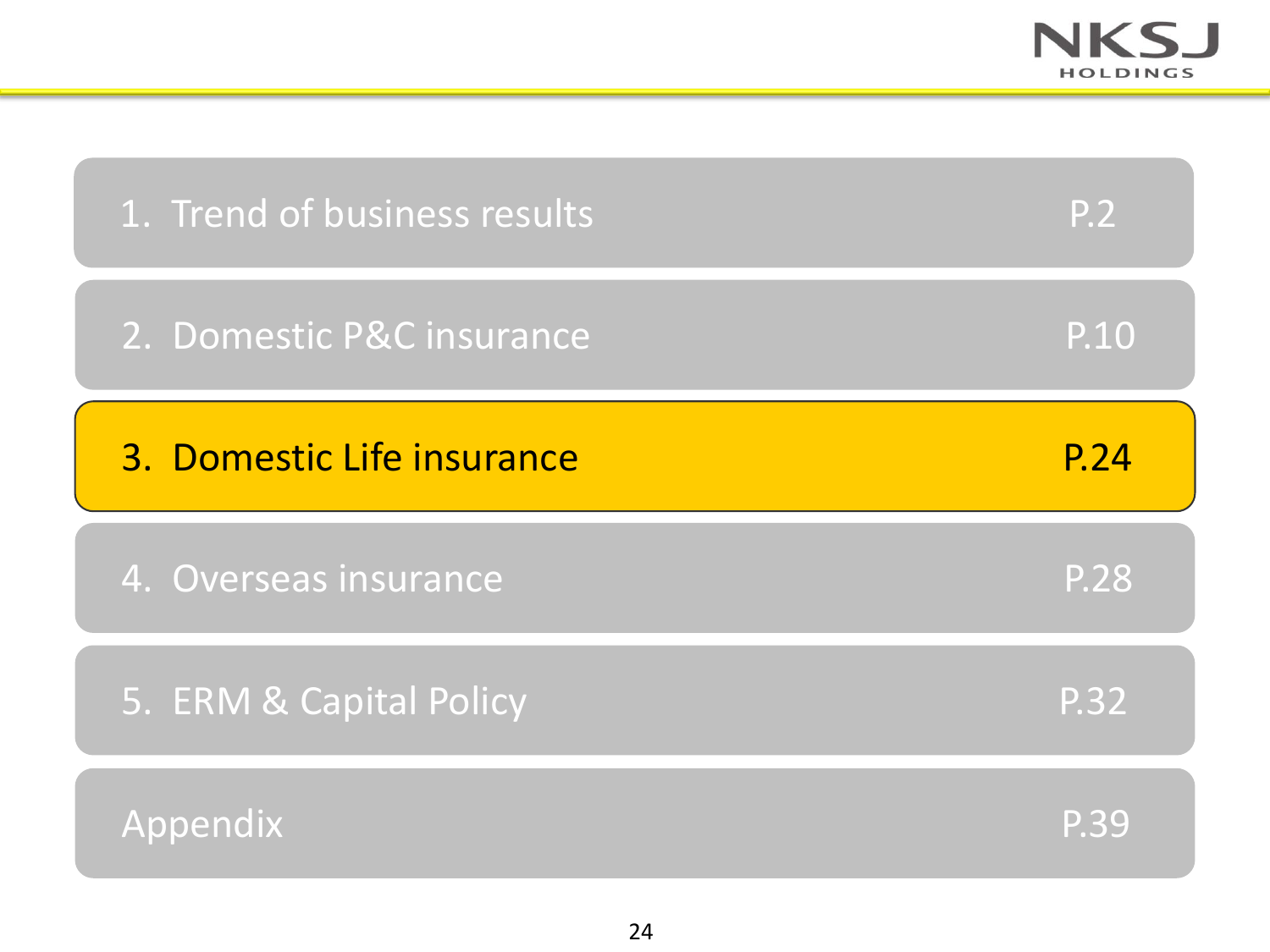## **Annualized new premium and Annualized premium in force**



- Increase in business in force contributed to the trend of premium growth and increase in net income.
- Shift toward protection-type products is continuing.

| (Billions of yen)           | 1Q FY2013        | 1Q FY2014           | Change           | FY2013    |                      | FY2014(E)                          |
|-----------------------------|------------------|---------------------|------------------|-----------|----------------------|------------------------------------|
| Amount of new business      | 617.3            | 509.3               | $-26.9(-4.4%)$   |           | 2,635.0              |                                    |
| Annualized new premium      | 7.2              | 7.9                 | $+0.6$ (+9.0%)   |           | 30.4                 | 41.0                               |
| Premium and other income    | 88.2             | 89.4                | $+ 1.2 (+1.4%)$  |           | 372.8                | 383.7                              |
| (excl. lump-sum payment)    | 87.2             | 88.6                | $+1.3 (+1.6%)$   |           | 369.0                | 379.4                              |
| Ordinary profit             | 2.8              | 8.0                 | $+5.1 (+183.9%)$ |           | 17.2                 | 16.2                               |
| Net income                  | 1.0              | 4.4                 | $+3.4 (+342.0%)$ |           | 8.0                  | 7.5                                |
| (Billions of yen)           | End of<br>FY2013 | End of<br>1Q FY2014 | Change           |           |                      | (Billions of yen)<br><b>Change</b> |
| Amount of business in force | 20,245.5         | 20,426.9            | $+181.3 (+0.9%)$ |           | Protection-type      | $+1.3$                             |
| Annualized premium in force | 308.5            | 309.8               | $+1.3(+0.4%)$    | Breakdown | Saving-type<br>Total | $+0.0$<br>$+1.3$                   |

\* Amount of business and annualized premium are the sum of individual insurance and individual annuities.

\* The figures of this page are based on "statutory accounting for life insurance company\*1". On the other hand, the figures about NKSJ Himawari Life in page 3 through 9 are based on "statutory accounting for non-life insurance company\*<sup>2</sup>". The differences are as follows;

- Life insurance premiums (\*2) = Insurance premiums (\*1) - cancellation refunds etc.

- Ordinary profit (\*2) = Ordinary profit (\*1) - Provision for reserve for dividends to policyholders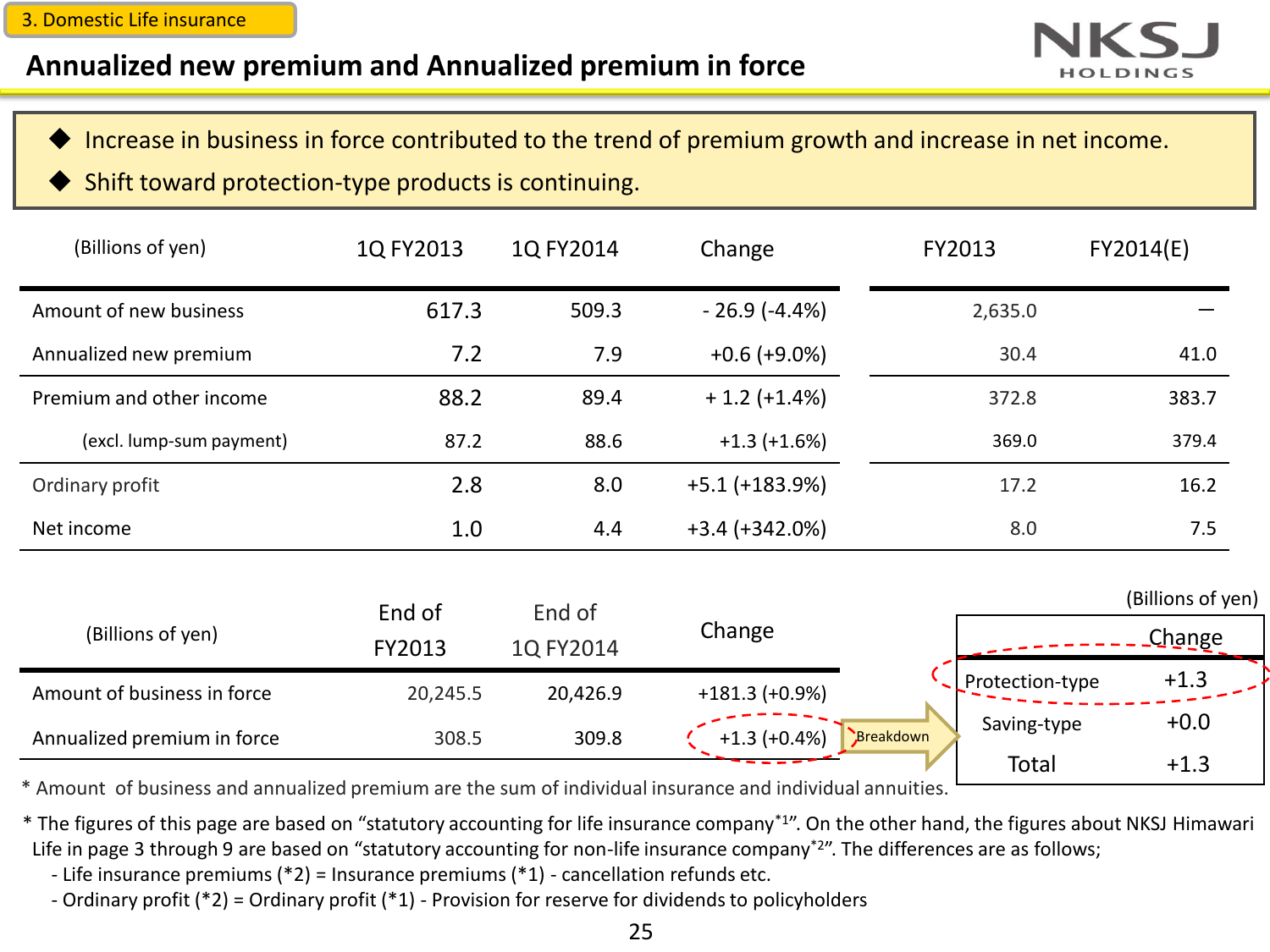#### 3. Domestic Life insurance

#### **Accounting profit (J-GAAP)**



Both basic profit and net income in 1Q improved year on year.





\*Basic Profit

Akin to a general business corporation's operating profit or a bank's business profit, basic profit is after deduction of capital gain or loss, such as gain or loss on the sale of securities from recurring profit, and one-time gains or losses such as provision for contingency reserve.



26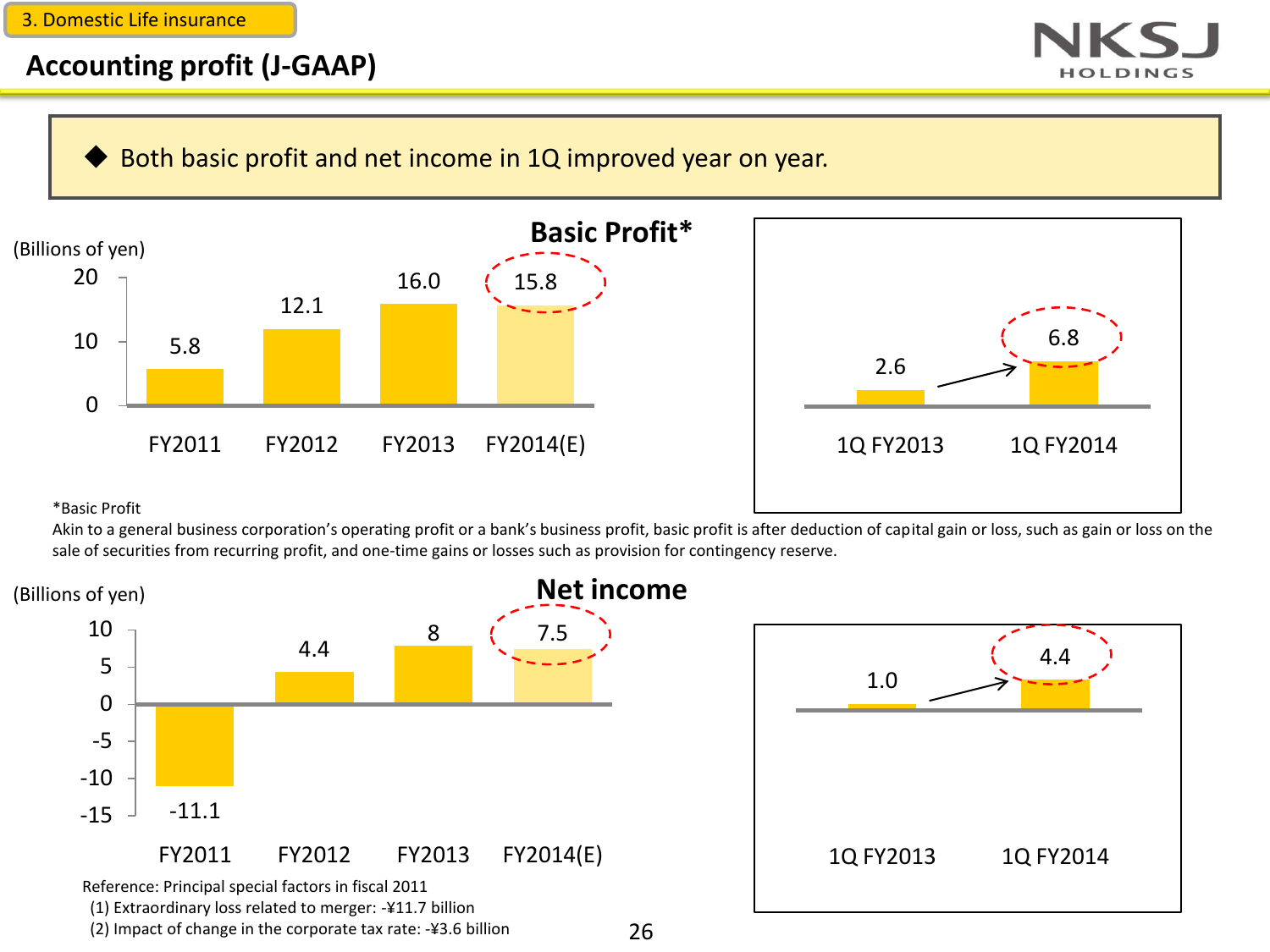3. Domestic Life insurance

## **(Reference) New Medical Insurance Products**



 New medical insurance products were launched in May 2014 for the first time in six years. The points of amendment are "fullness of protection" and "price competitiveness"

 The new products made a good start to achieve FY2014 sales target of 300 thousand. (The medical insurance products were sold 178 thousand in FY2013.)

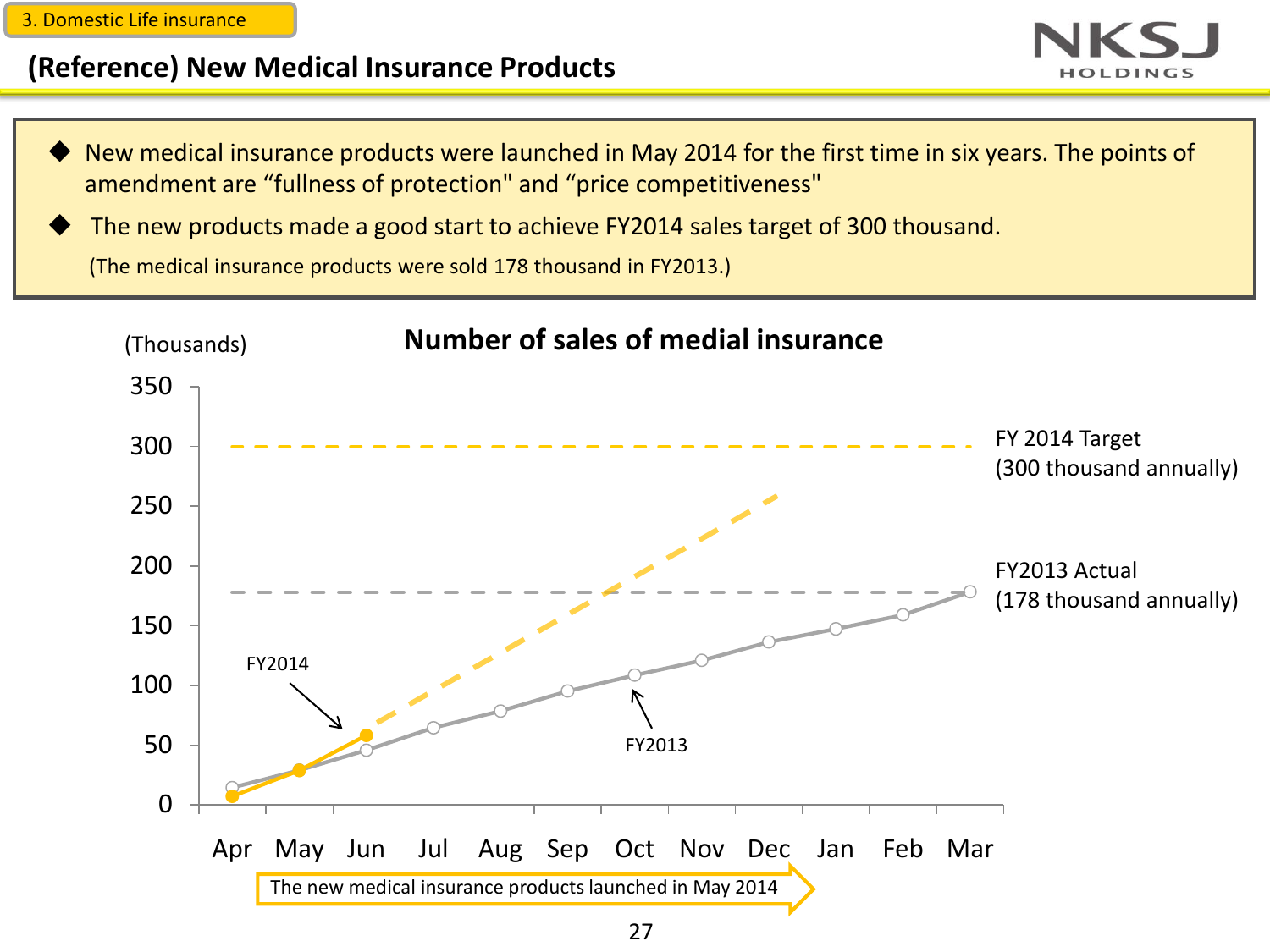

| 1. Trend of business results | P.2  |
|------------------------------|------|
| 2. Domestic P&C insurance    | P.10 |
| 3. Domestic Life insurance   | P.24 |
|                              |      |
| 4. Overseas insurance        | P.28 |
| 5. ERM & Capital Policy      | P.32 |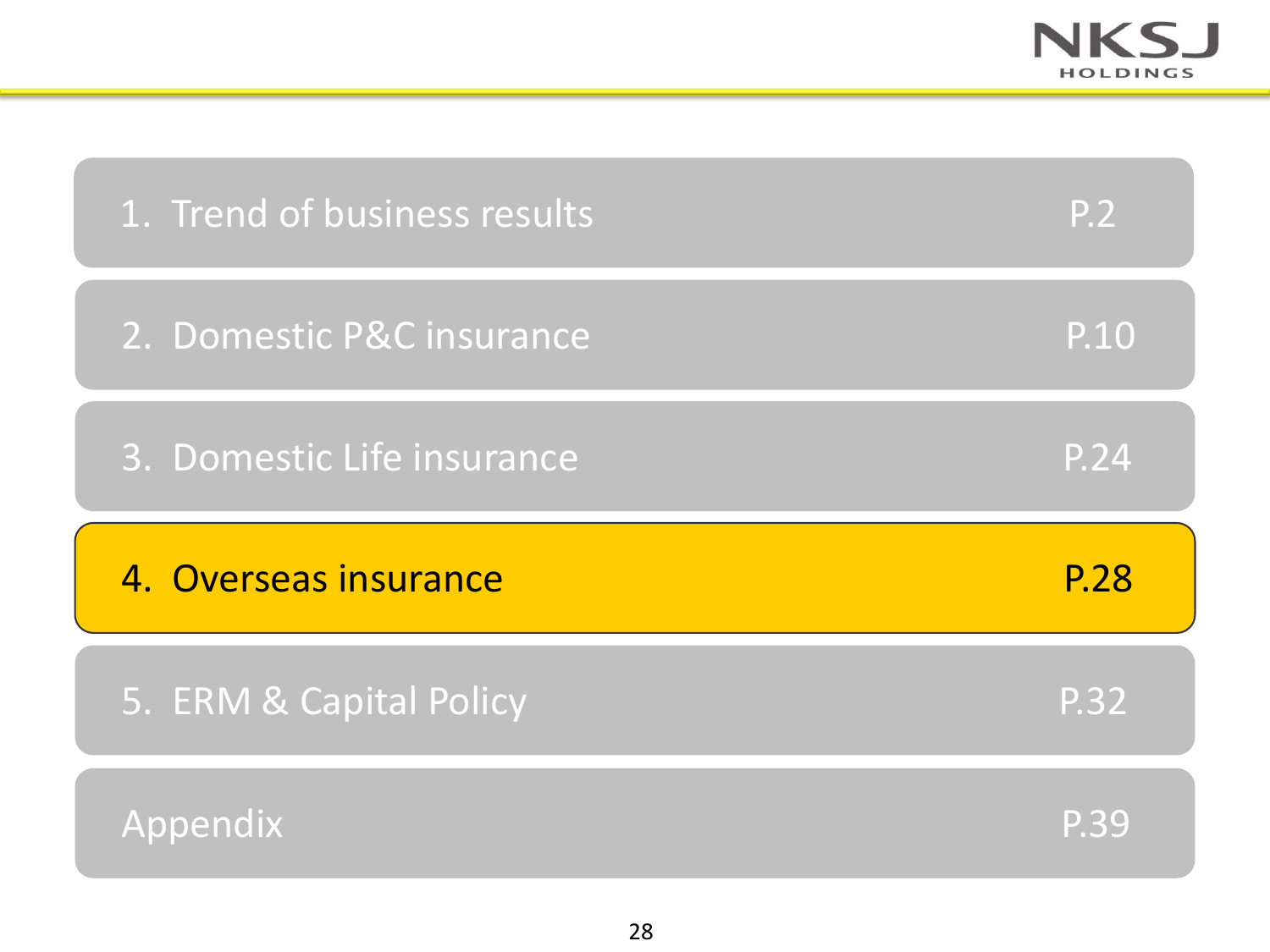#### 4. Overseas insurance

#### **Trend of overseas insurance business**

Top-line has steadily grown, and bottom-line was in line with the fiscal year plan.



\* Net premiums written of subsidiaries and affiliates reflect holding shares of each company. This treatment does not coincide with financial statements.

\* The net income figure has been adjusted to reflect shareholdings and other factors, and is stated on a different basis from that of the consolidated financial statements.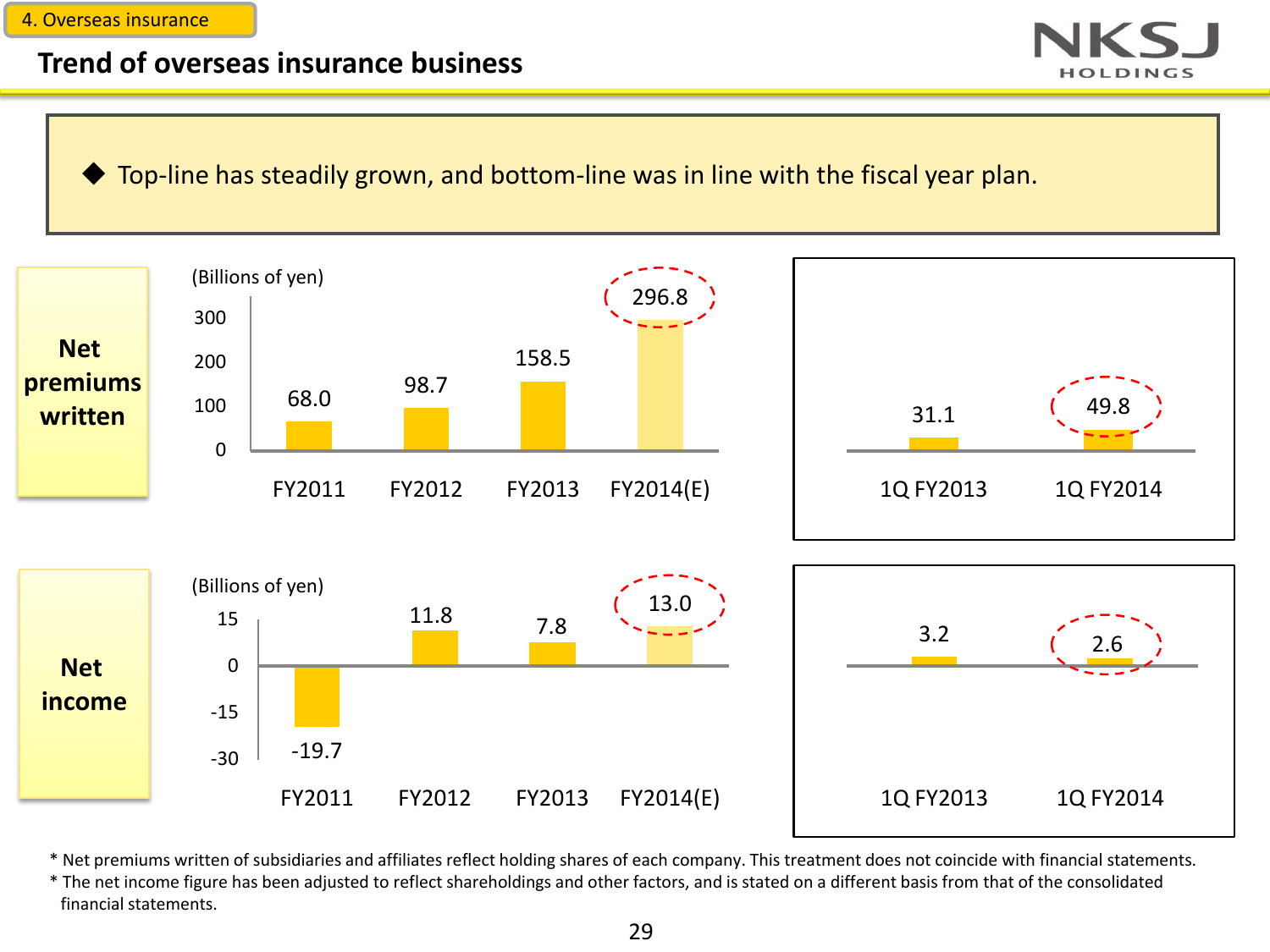4. Overseas insurance

## **Overview of business results by area**



▶ Net premiums written increased in each region, particularly in South America, and Asia & Middle East contributed to net income.

# **Net premiums written**

**Net income**



\* Net premiums written of subsidiaries and affiliates reflect holding shares of each company. This treatment does not coincide with financial statements.

\* The net income figure has been adjusted to reflect shareholdings and other factors, and is stated on a different basis from that of the consolidated financial statements.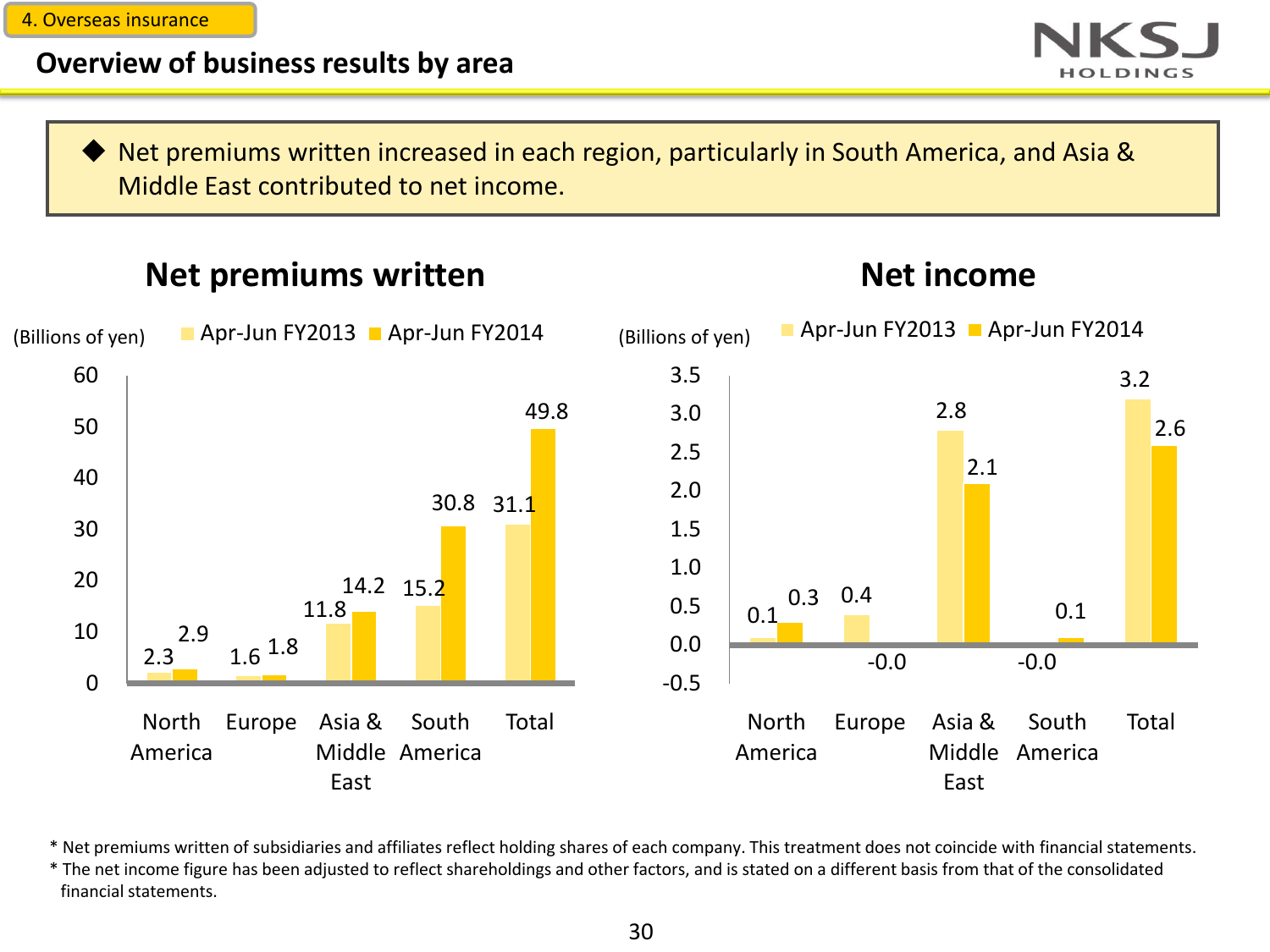#### **Overview of business results by company**



 Each company steadily expanded its top-line, and SJ Sigorta and Tenet Sompo were main contributors to bottom-line.

Canopius is expected to contribute to profit from 2Q FY2014.

(Billions of yen)

|                    |                         |                       | Net premiums written |                             | Net income            |        |                      |  |
|--------------------|-------------------------|-----------------------|----------------------|-----------------------------|-----------------------|--------|----------------------|--|
|                    |                         | 1Q FY2014<br>(actual) | change               | <b>FY2014</b><br>(forecast) | 1Q FY2014<br>(actual) | change | FY2014<br>(forecast) |  |
| North America      | SJ America              | 2.9                   | $+0.5$               | 20.9                        | 0.3                   | $+0.2$ | 1.0                  |  |
| Europe             | SJNK Europe + NK Europe | 1.8                   | $+0.1$               | 5.0                         | $-0.0$                | $-0.4$ | 0.3                  |  |
|                    | Canopius                | $\blacksquare$        |                      | 87.9                        |                       |        | 6.2                  |  |
| Asia &             | SJ Sigorta (Turkey)     | 4.9                   | $+0.4$               | 20.3                        | 0.8                   | $+0.3$ | 1.5                  |  |
| <b>Middle East</b> | Tenet Sompo (Singapore) | 2.9                   | $+0.9$               | 8.3                         | 0.5                   | $-1.1$ | 0.3                  |  |
|                    | Berjaya (Malaysia)      | 2.5                   | $+0.2$               | 10.2                        | 0.3                   | $+0.0$ | 1.1                  |  |
|                    | SJNK China + NK China   | 2.2                   | $+0.5$               | 4.5                         | 0.1                   | $-0.1$ | 0.0                  |  |
|                    | SJNK H.K. + NK Asia     | 0.9                   | $+0.1$               | 3.8                         | 0.2                   | $+0.0$ | 0.3                  |  |
|                    | Other                   | 0.5                   | $+0.0$               | 2.4                         | 0.0                   | $+0.0$ | 0.0                  |  |
| South America      | Yasuda Seguros          | 5.9                   | $+0.6$               | 26.8                        | 0.0                   | $-0.0$ | 0.8                  |  |
|                    | Maritima                | 24.8                  | $+14.9$              | 106.3                       | 0.1                   | $+0.3$ | 1.1                  |  |
| Total              |                         | 49.8                  | $+18.7$              | 296.8                       | 2.6                   | $-0.6$ | 13.0                 |  |

\* Net premiums written of subsidiaries and affiliates reflect holding shares of each company. This treatment does not coincide with financial statements.

31 \* The net income figure has been adjusted to reflect shareholdings and other factors, and is stated on a different basis from that of the consolidated financial statements.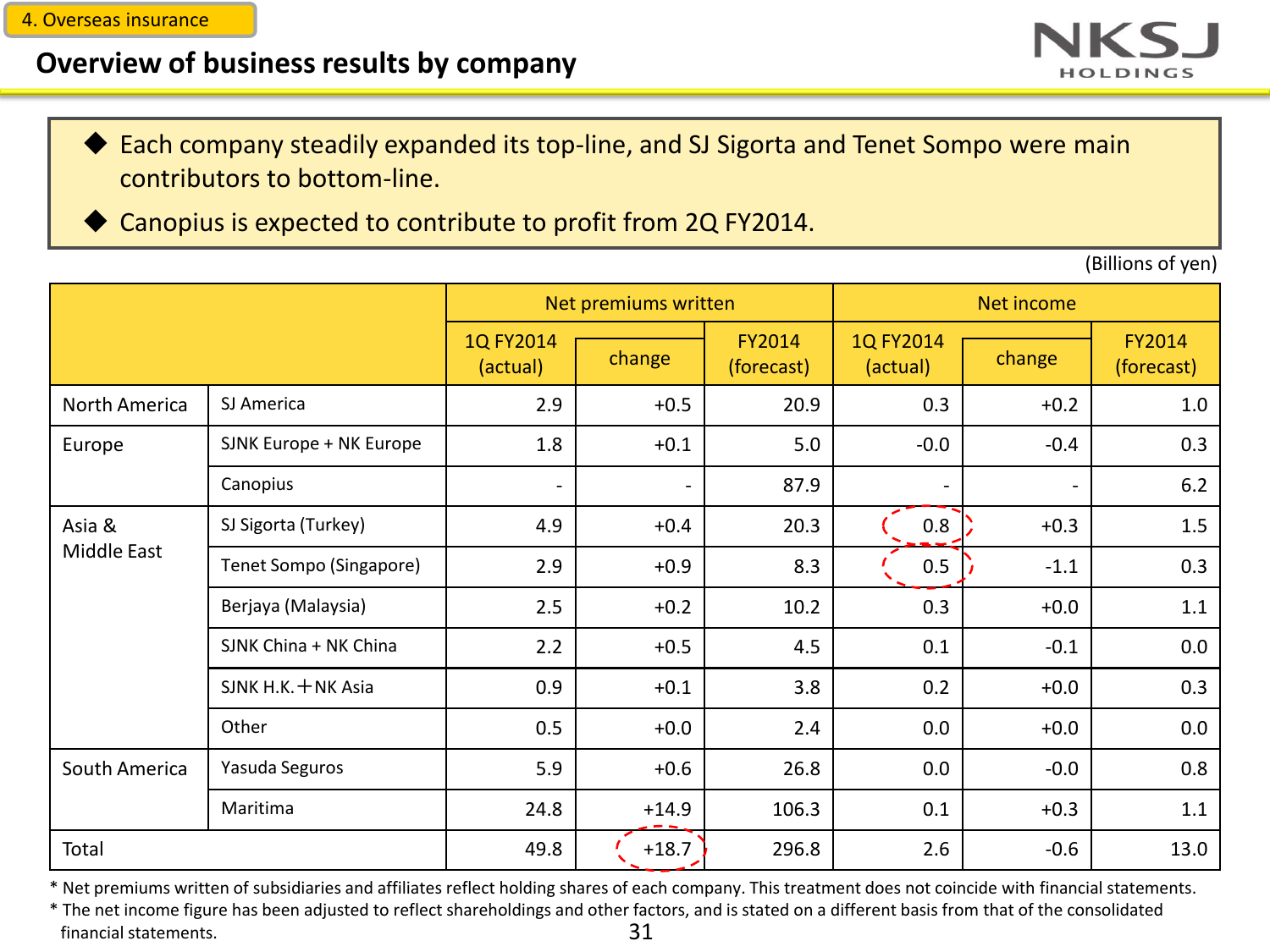

| 1. Trend of business results | <b>P.2</b>  |
|------------------------------|-------------|
| 2. Domestic P&C insurance    | P.10        |
| 3. Domestic Life insurance   | P.24        |
| 4. Overseas insurance        | <b>P.28</b> |
| 5. ERM & Capital Policy      | P.32        |
| Appendix                     | P.39        |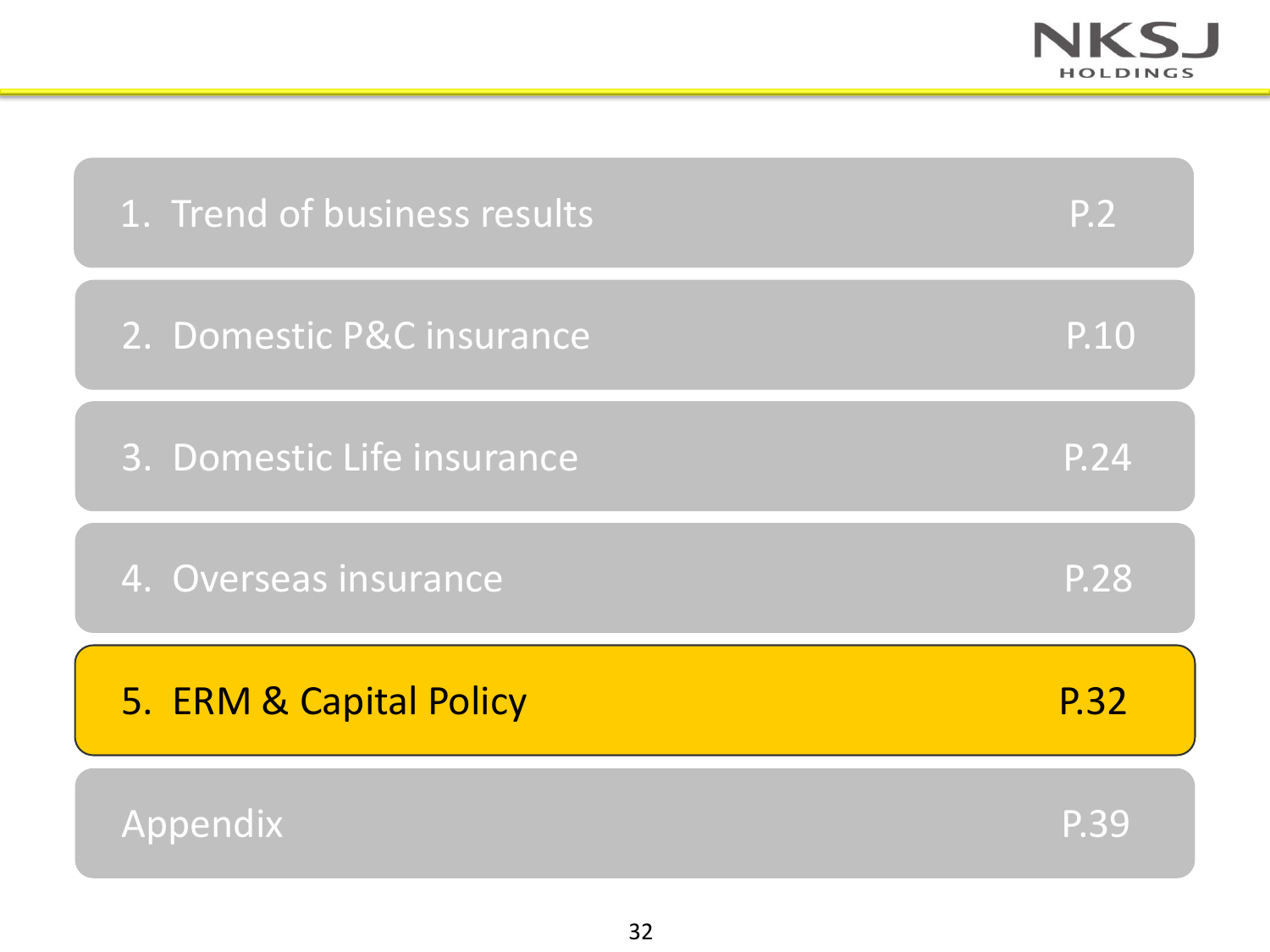5. ERM & Capital policy

#### **Financial soundness – Internal standard**



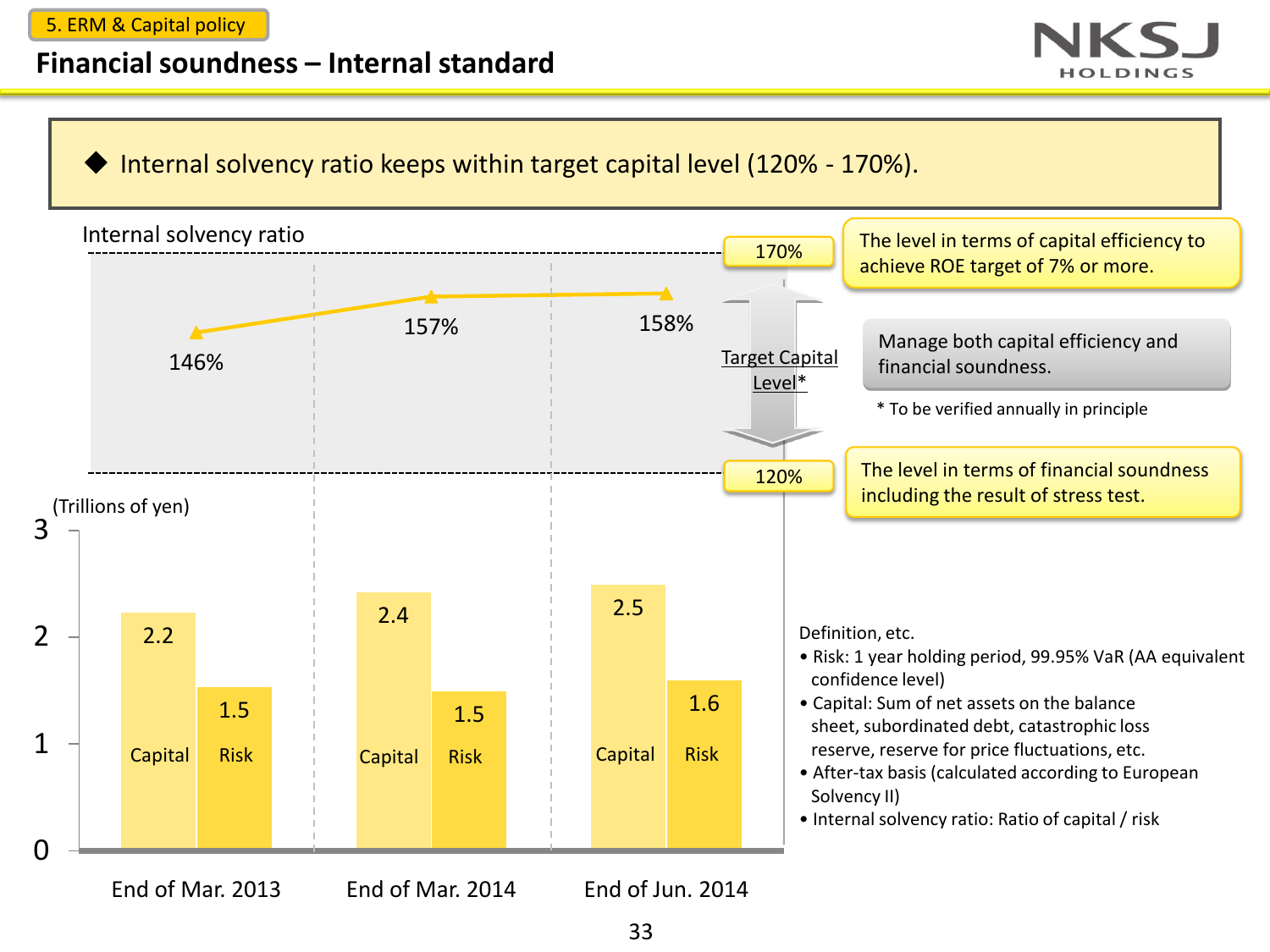

◆ Continue to reduce strategic-holding stocks to mitigate the stock price sensitivity, etc.

|                                          | <b>Capital</b>                   | <b>Internal Solvency Ratio</b> |  |
|------------------------------------------|----------------------------------|--------------------------------|--|
| End of Jun. 2014                         | ¥2.5 trillion                    | 158%                           |  |
|                                          |                                  | After market shocks            |  |
|                                          | <b>Capital</b>                   | <b>Internal Solvency Ratio</b> |  |
| 30% decrease<br>in stock price           | ¥2.2 trillion (- ¥316.5 billion) | 148% (- 10.4pt)                |  |
| 10% appreciation<br>in yen exchange rate | ¥2.4 trillion (- ¥77.2 billion)  | 154% (-3.5pt)                  |  |
| 50bps increase<br>in interest rate       | ¥2.5 trillion (+ ¥39.8 billion)  | $161\% (+ 2.9pt)$              |  |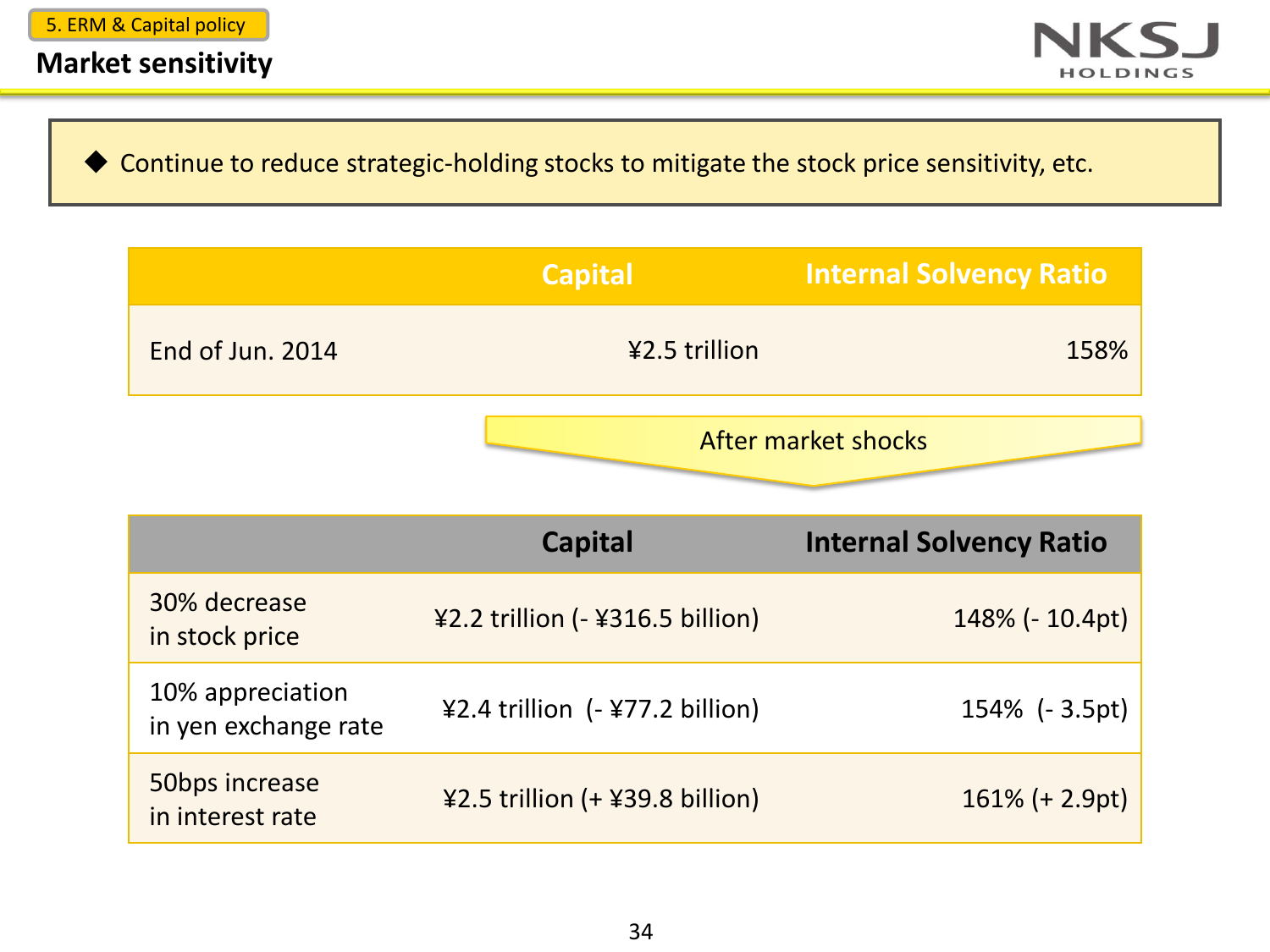#### **Adjusted consolidated net assets**



Adjusted consolidated net asset per share increased to ¥6,054.

## **Adjusted consolidated net assets**



End of Mar. 2013 End of Mar. 2014 End of Jun. 2014

\*1 Life insurance EV is the nominal price before deduction of changes in EV attributable to interest rate movements. However, in the case of adjusted profit, which is the subject of the management plan, the growth in EV is the value after deduction of changes in EV attributable to interest rate movements. As EV is calculated annually, the figure as of the end of June 2014 is the same as of the end of March 2014.

\*2 Catastrophic loss reserve, etc. is the total of catastrophic loss reserve after tax plus price fluctuation reserve after tax.

- \*3 Unrealized gains/losses on securities are after tax.
- \*4 Consolidated net assets exclude Himawari Life Insurance's net assets and the unrealized gains/losses on securities.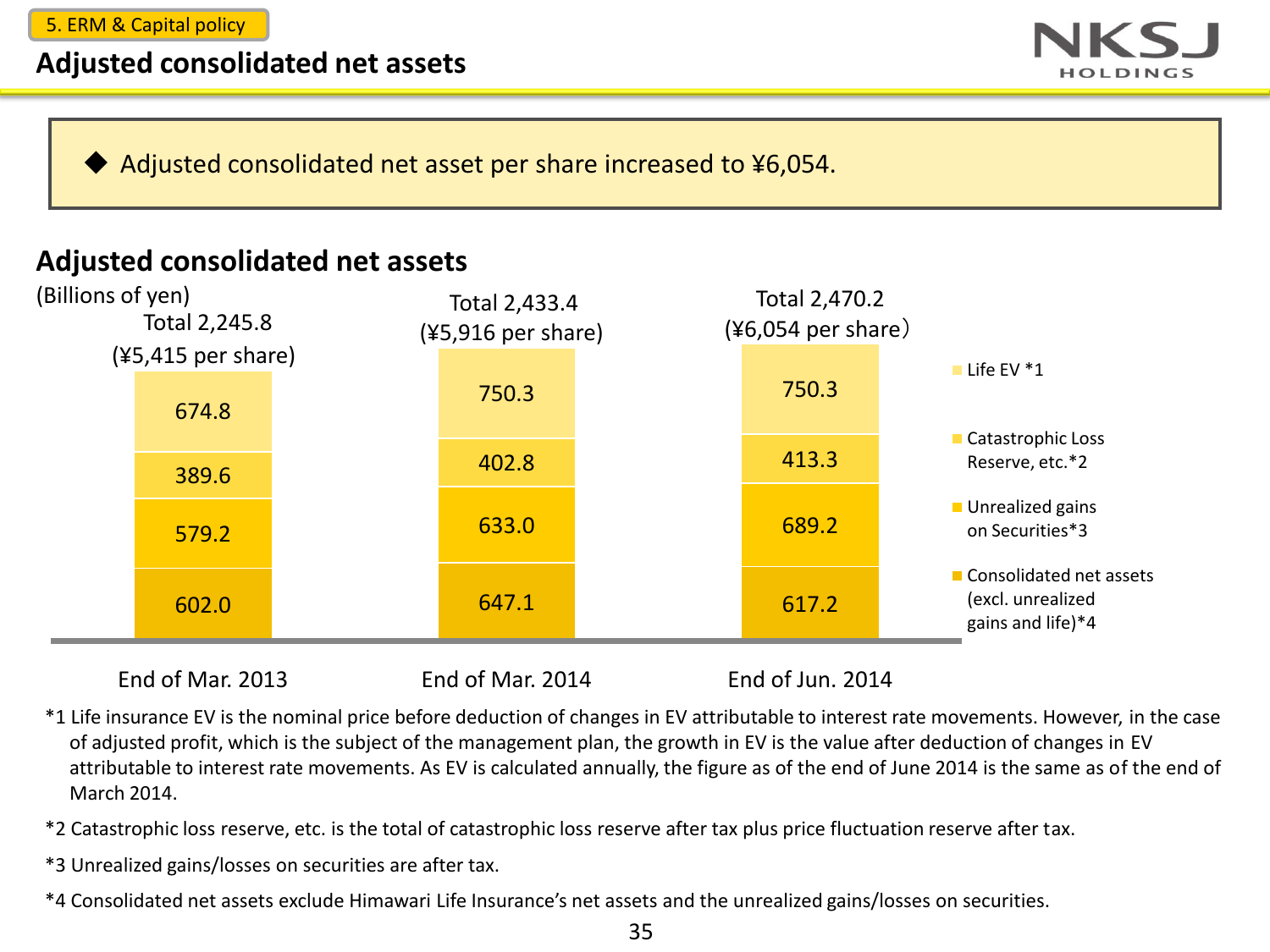## **Asset Portfolio – Domestic P&C Insurance**



 The general account is managed with diversified investments, while the savings-type account utilizes portfolio management based on ALM.



Amount of investment assets  $*$  Sum of Sompo Japan and Nipponkoa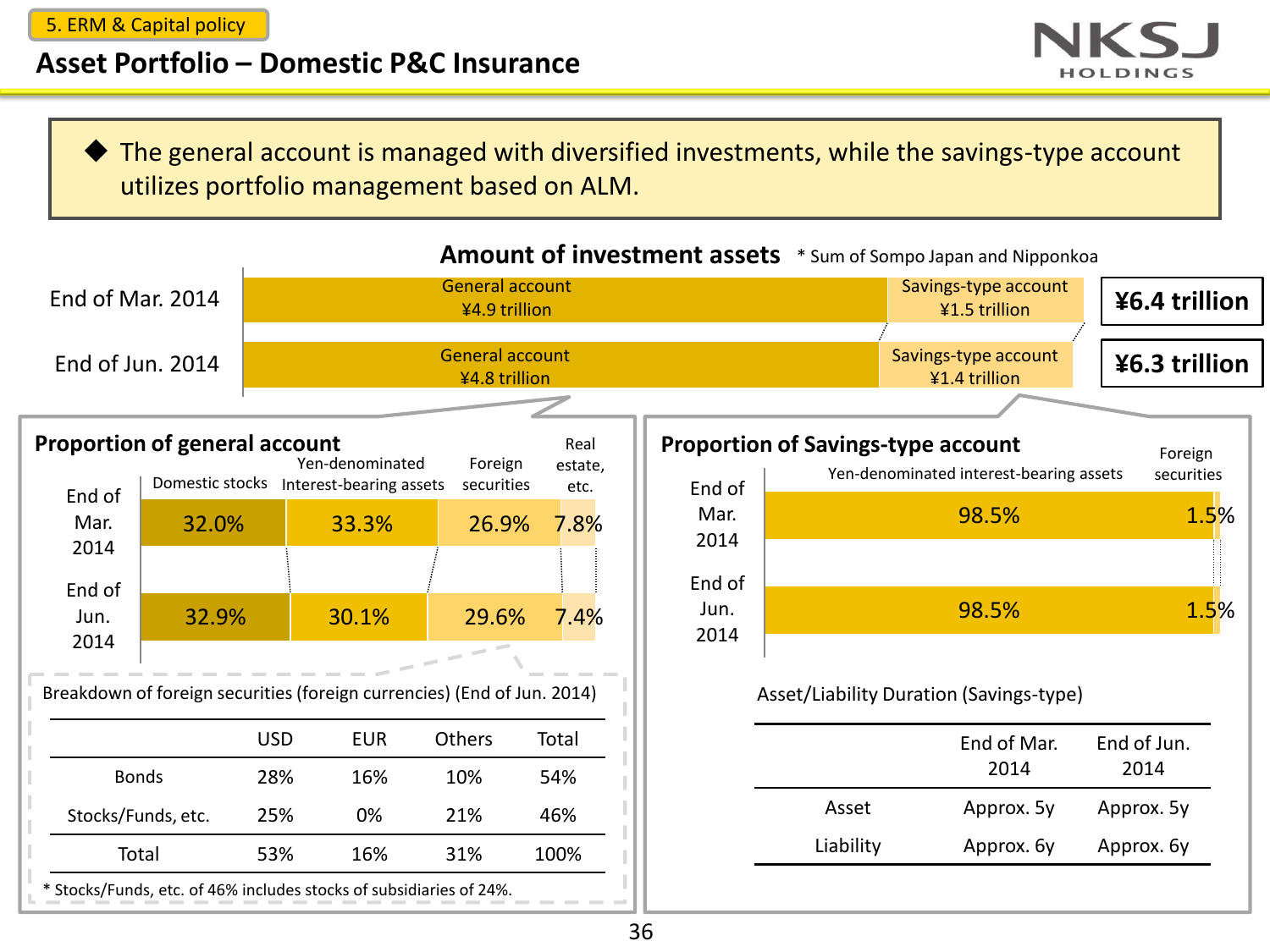5. ERM & Capital policy

#### **Investment Portfolio – Domestic Life Insurance**





Continue to reduce the duration gap between assets and liabilities gradually.



| <b>Asset/Liability Duration</b> |                  |                  |  |  |
|---------------------------------|------------------|------------------|--|--|
|                                 | End of Mar. 2014 | End of Jun. 2014 |  |  |
| Asset                           | Approx. 13y      | Approx. 13y      |  |  |
| Liability                       | Approx. 16y      | Approx. 16y      |  |  |

\*The liability duration assumes the same interest rate sensitivity (changes in fair value) for assets and liabilities.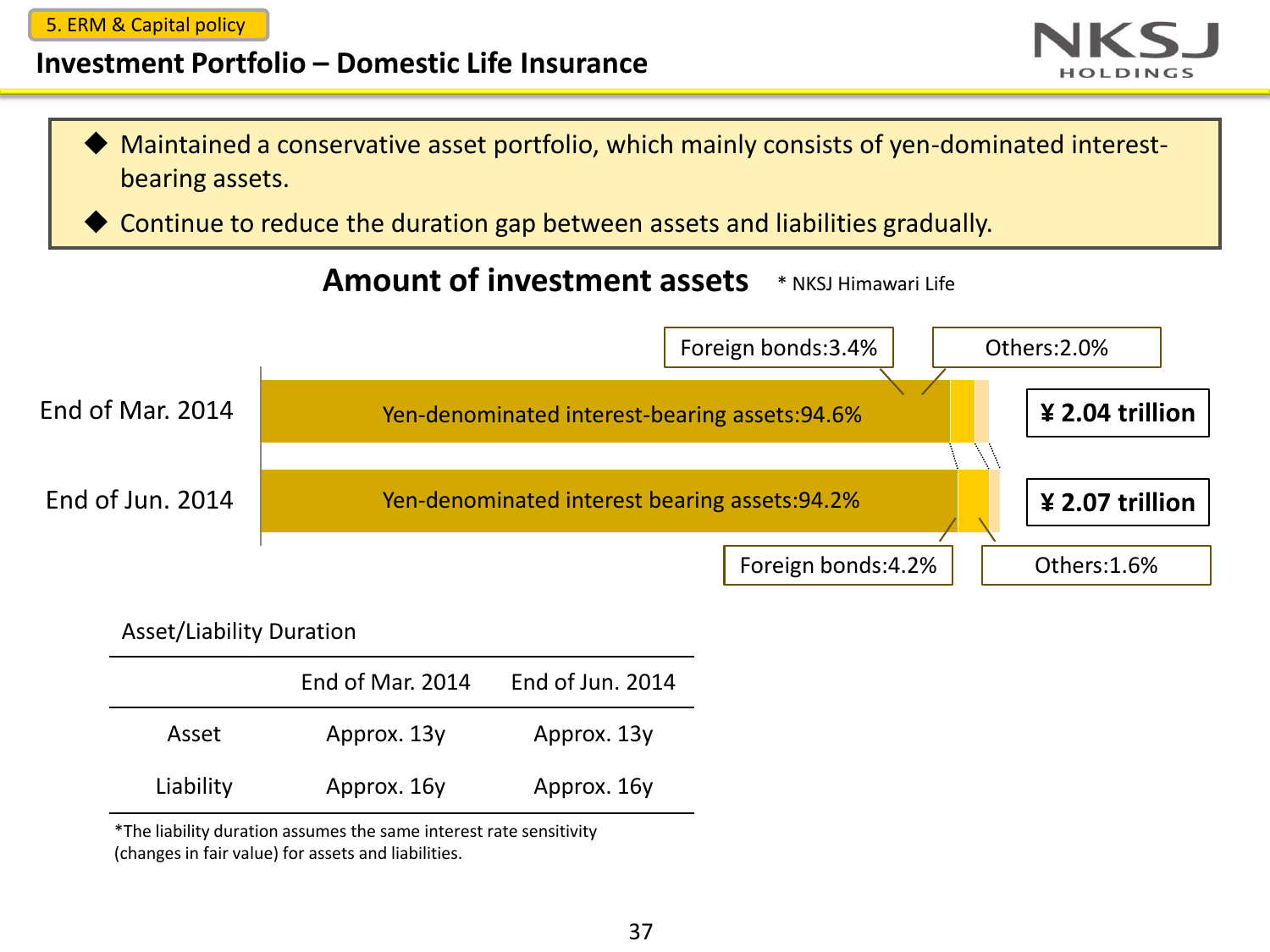#### 5. ERM & Capital policy

# **Reducing strategic holding stocks**

**HOLDINGS** 

◆ The reduction in FY2014 is expected to be a little less than half of the reduction in FY2013, and the reduction, including stock future, amounted to ¥24.0 billion in Apr-Jun 2014.

| Net reduction in 1Q FY2014 *1                |                                                                                                                            | (Billions of yen) |                               |        | *1 Net reduction means "market value of sales - |                                                                                                                                    |                  |                                                                                                                                |  |
|----------------------------------------------|----------------------------------------------------------------------------------------------------------------------------|-------------------|-------------------------------|--------|-------------------------------------------------|------------------------------------------------------------------------------------------------------------------------------------|------------------|--------------------------------------------------------------------------------------------------------------------------------|--|
|                                              |                                                                                                                            | Actual            | Stock <sup>*2</sup><br>Future |        | Total                                           | market value of purchase."<br>In addition to the figures shown, the exposure of<br>domestic stock, ¥30.0 billion, decreased due to |                  |                                                                                                                                |  |
|                                              | Sompo Japan                                                                                                                | 7.7               | 7.7                           |        | 15.5                                            |                                                                                                                                    |                  | the cancellation of preferred shares.<br>*2 Short position of Nikkei 225 Futures.                                              |  |
|                                              | Nipponkoa                                                                                                                  | 8.5               | 0.0                           |        | 8.5                                             |                                                                                                                                    |                  | Average price of the positions is the same level                                                                               |  |
|                                              | Total                                                                                                                      | 16.3              | 7.7                           |        | 24.0                                            |                                                                                                                                    |                  | assumed in the FY2014 forecast.                                                                                                |  |
| <b>Progress of plan</b><br>(Billions of yen) | <b>Previous Plan</b><br>(3 years)<br>Planned reduction was<br>¥300.0 billion, but achieved<br>reduction was ¥370.8 billion |                   |                               |        | <b>Existing Plan*3</b><br>(4 years)             |                                                                                                                                    | earnings.        | Reviewing the holding level for strategic-<br>holding stocks from the standpoints of<br>improving ROE and stabilizing periodic |  |
|                                              | 127.6<br>45.3                                                                                                              |                   | 197.8                         | 206.1  |                                                 | Apr-Jun<br>¥24.0 billion<br>reduction                                                                                              |                  |                                                                                                                                |  |
|                                              | FY2010<br>FY2011<br>*3 The assumption of Nikkei 225 is ¥10,500                                                             |                   | FY2012                        | FY2013 | FY2014                                          |                                                                                                                                    | FY2015<br>(Plan) | <b>FY2016 and</b><br>beyond                                                                                                    |  |

38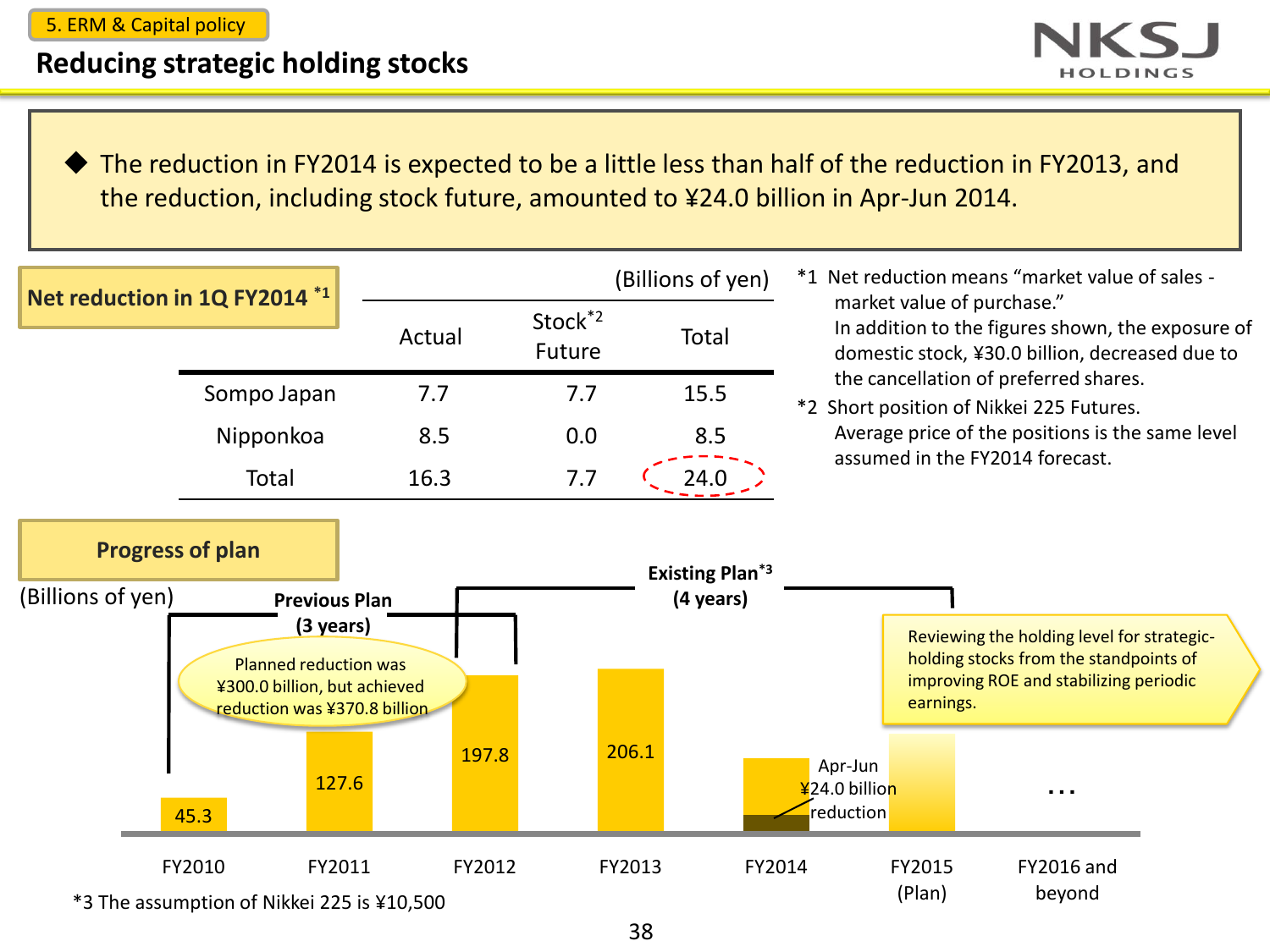

| 1. Trend of business results | <b>P.2</b> |
|------------------------------|------------|
| 2. Domestic P&C insurance    | P.10       |
| 3. Domestic Life insurance   | P.24       |
| 4. Overseas insurance        | P.28       |
| 5. ERM & Capital Policy      | P.32       |
| Appendix                     | P.39       |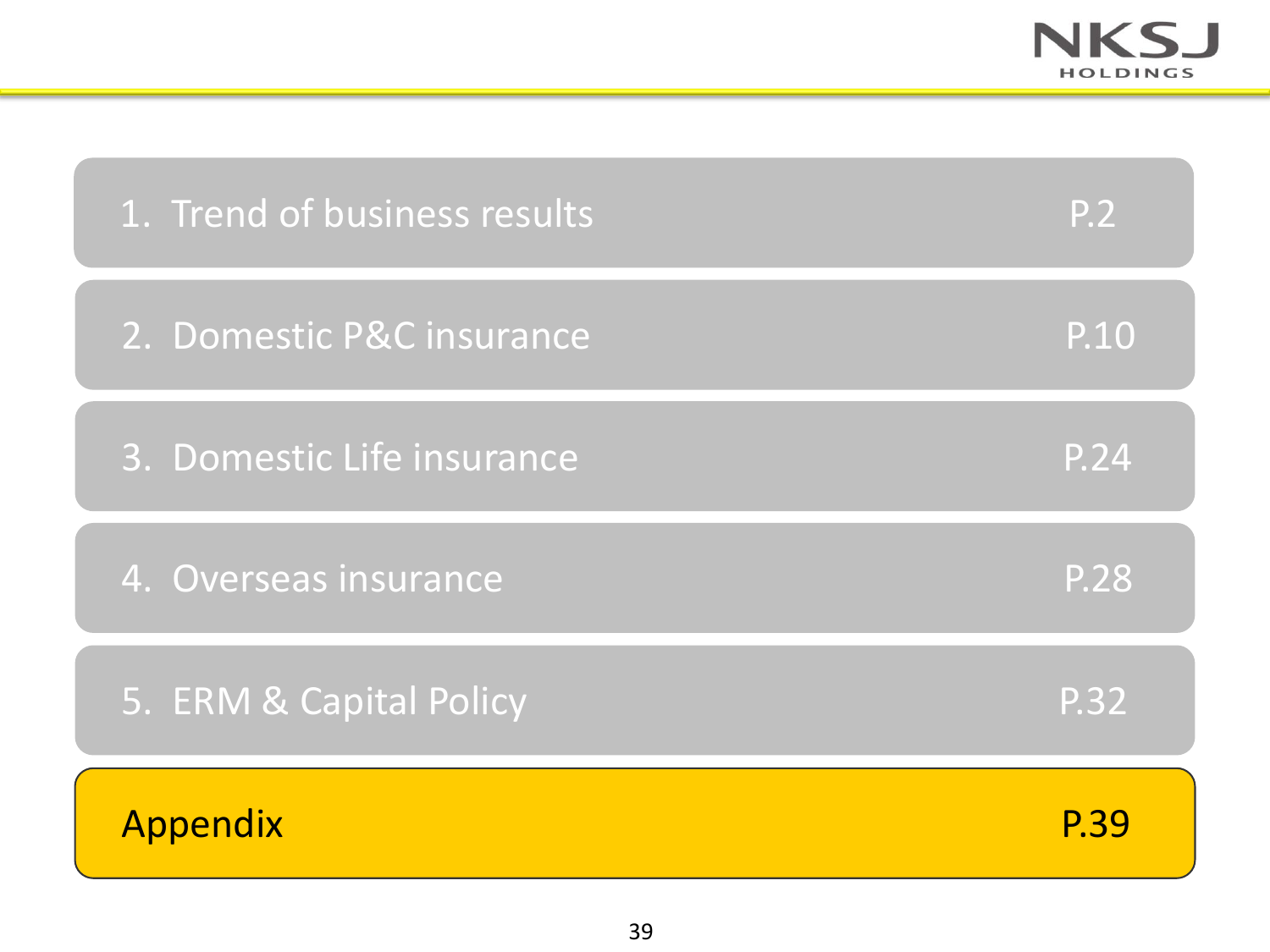#### **Progress of Management Plan**



- Generated adjusted consolidated profit of more than ¥100 billion in FY2013, although profit decreased year on year mainly due to snow damage in Feb. 2014 (incurred losses of ¥73.0 billion).
- Expect to see clear signs of an improvement in earnings in FY2014. This should increase the likelihood of achieving our targets for FY 2015.



\* One-time costs arising from the merger are excluded as special factors to calculate adjusted profit. The amount after tax are ¥17.6 billion in FY2012, ¥26.7 billion in FY2013, approx ¥60 billion in FY 2014 and approx ¥3.4 billion in FY2015.

\* Saison Automobile & Fire and Sonpo 24 were classified as financial and other services in FY2011.

 $*$  Definition of each business, adjusted profit and adjusted ROE are shown on page 42  $40$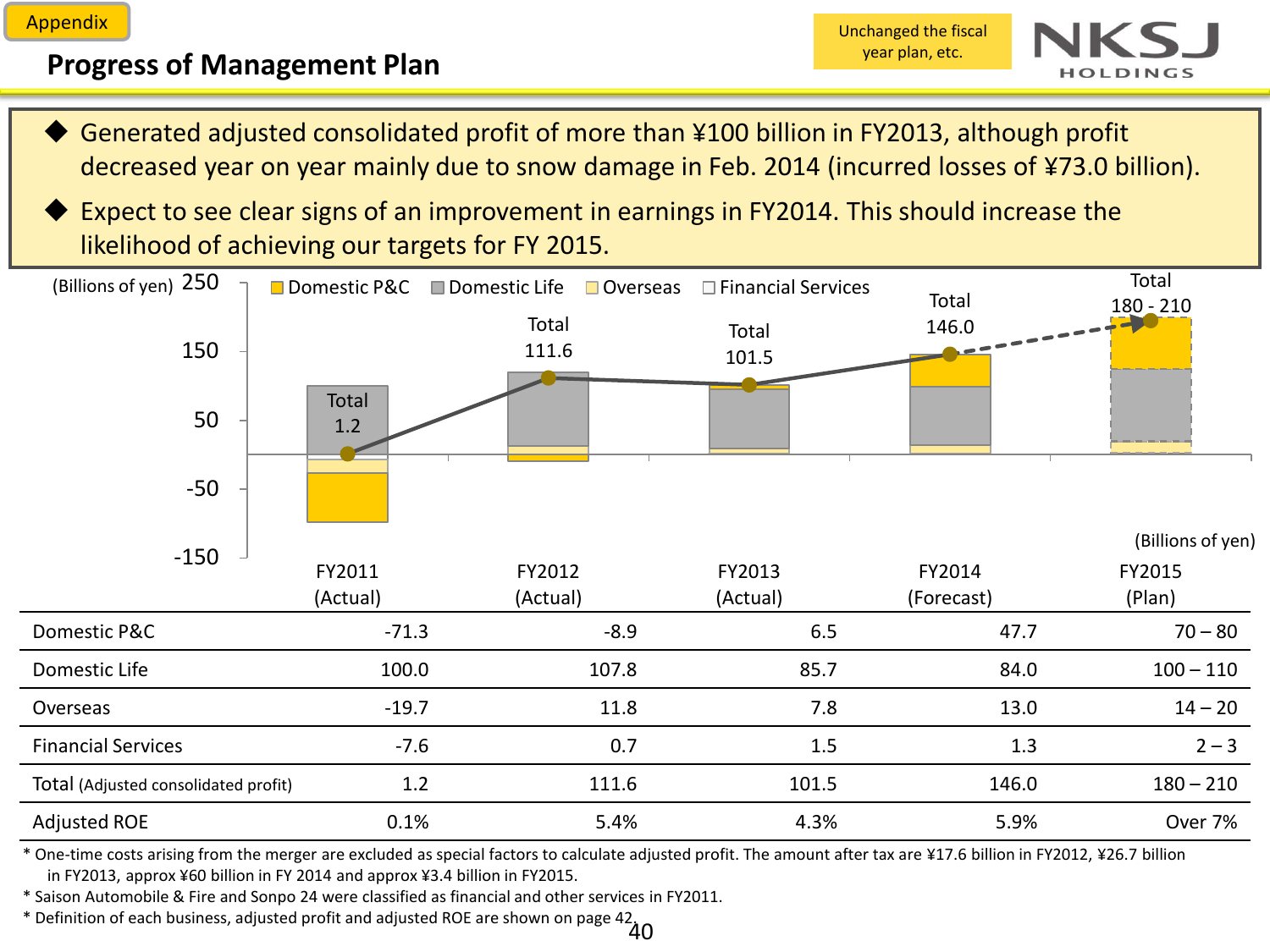# **Consolidated Performance (J-GAAP base)**

Unchanged the fiscal year plan, etc.



- Ordinary profit maintains increasing trend mainly due to the improvement of profitability in domestic P&C business and the contribution of overseas business.
- Significant recovery of net income in FY 2015 is expected, while net income in FY 2014 drops due to the one-time merger costs.

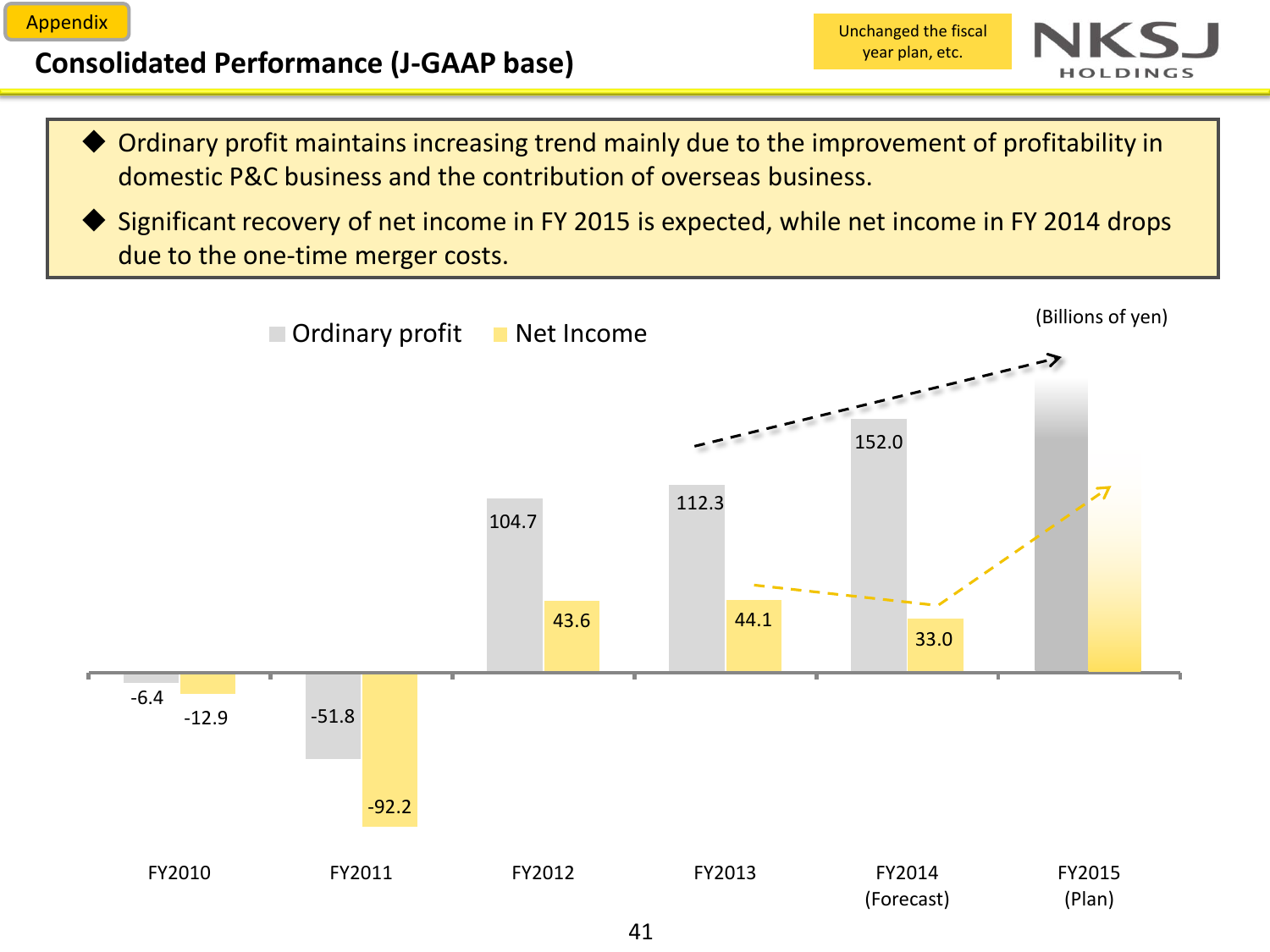## **Definition of Adjusted Profit**



|                                               | <b>Definition of Business</b>                                                                                                                                    | <b>Calculation Method for Adjusted Profit</b>                                                                                                                                                                                                    |
|-----------------------------------------------|------------------------------------------------------------------------------------------------------------------------------------------------------------------|--------------------------------------------------------------------------------------------------------------------------------------------------------------------------------------------------------------------------------------------------|
| <b>Domestic P&amp;C</b><br><b>Insurance</b>   | Total of Sompo Japan, Nipponkoa (Sompo Japan<br>Nipponkoa Insurance Inc. for FY2014 &<br>FY2015), Sonpo 24 and Saison Automobile &<br>(non-consolidated)<br>Fire | Net income + Provisions for catastrophic loss<br>reserve (after tax) + Provisions for reserve for<br>price fluctuation (after tax) - gains/losses on<br>sales of securities and impairment losses on<br>securities (after tax) - Special factors |
| <b>Domestic Life Insurance</b>                | NKSJ Himawari Life                                                                                                                                               | Growth in Embedded Value (EV) - Capital<br>transactions such as equity issuance - Changes<br>in EV attributable to fluctuation of interest rates,<br>etc.                                                                                        |
| <b>Overseas Insurance</b>                     | Overseas insurance subsidiaries                                                                                                                                  | Net income                                                                                                                                                                                                                                       |
| <b>Financial and Other</b><br><b>Services</b> | Financial services, Healthcare business, etc.                                                                                                                    | Net income                                                                                                                                                                                                                                       |

#### **(Calculation Method for Adjusted Consolidated ROE)**

| Adjusted<br>_<br>$\overline{\phantom{0}}$<br>Consolidated<br><b>ROE</b> | Adjusted consolidated profit                                                                                                                                                                         |  |  |
|-------------------------------------------------------------------------|------------------------------------------------------------------------------------------------------------------------------------------------------------------------------------------------------|--|--|
|                                                                         | Consolidated net assets (excluding life insurance subsidiaries' net assets) + Catastrophic loss reserve (after tax)<br>+ Reserve for price fluctuation (after tax) + Life insurance subsidiaries' EV |  |  |
|                                                                         | *The denominator is the average balance at the end/start of each fiscal year.                                                                                                                        |  |  |